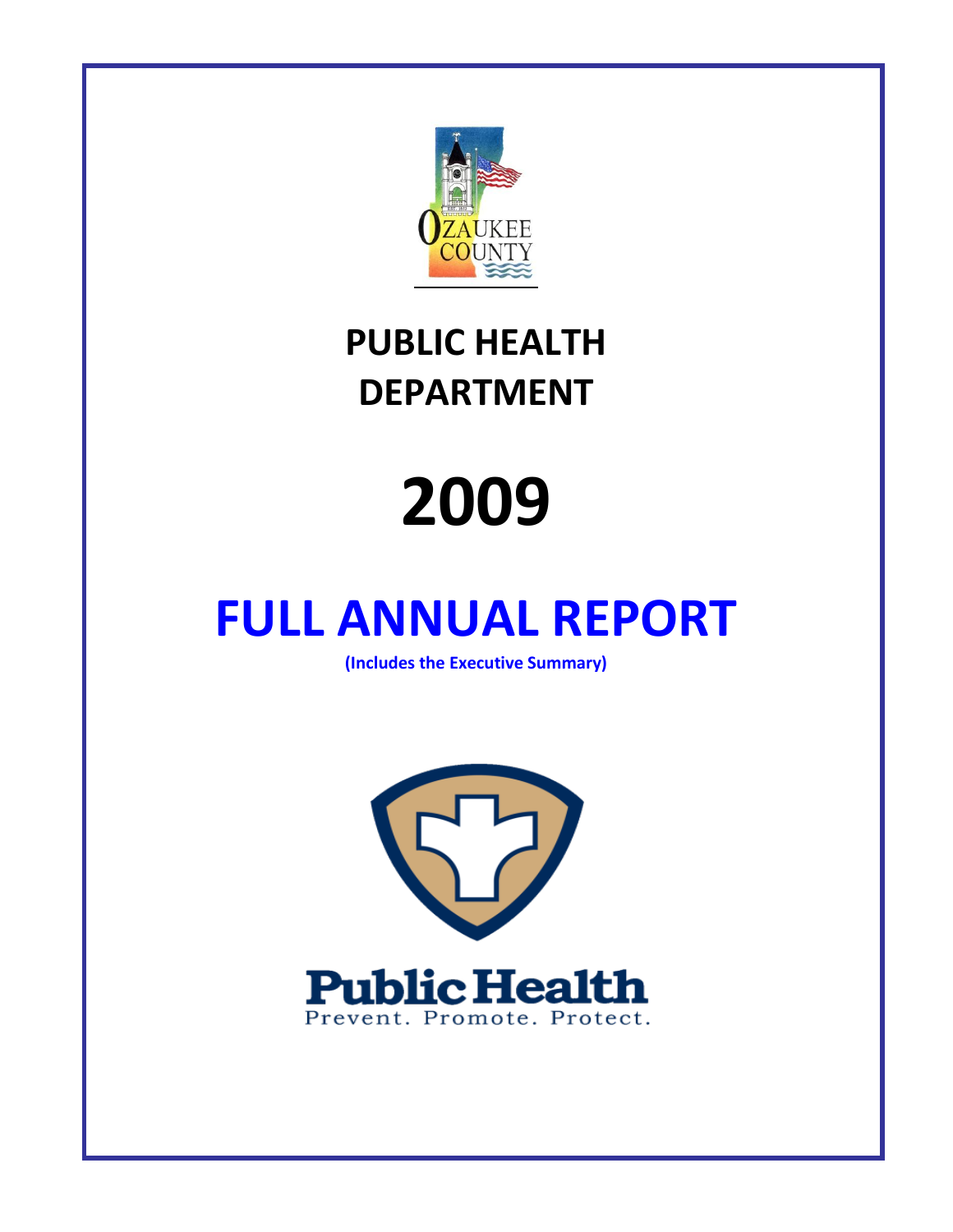#### **2009 ANNUAL REPORT INDEX**

|                                                                    | <b>PAGE</b> |  |
|--------------------------------------------------------------------|-------------|--|
|                                                                    |             |  |
| Executive Summary & Health and Human Services Board and Committee  |             |  |
| Public Health Staff members, contracted staff and Medical Advisor6 |             |  |
|                                                                    |             |  |
|                                                                    |             |  |
| Communicable Disease Control and Investigation                     | $9-10$      |  |
|                                                                    | $10-12$     |  |
|                                                                    |             |  |
|                                                                    |             |  |
|                                                                    |             |  |
|                                                                    |             |  |
|                                                                    |             |  |
|                                                                    |             |  |
|                                                                    | 30          |  |
|                                                                    | 30          |  |
|                                                                    | 31          |  |
|                                                                    | 32-34       |  |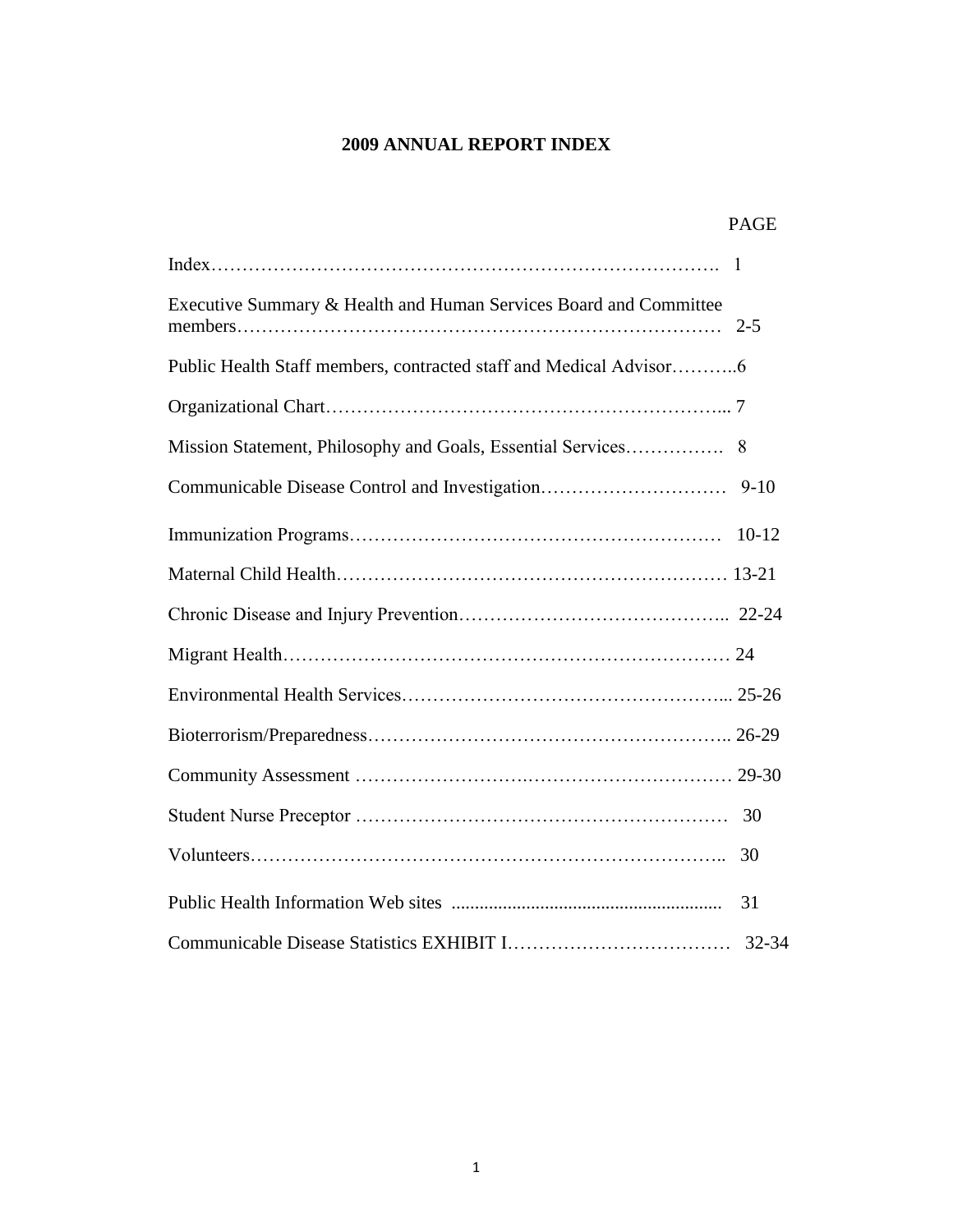#### **2009 ANNUAL REPORT**

**January 1 thru December 31**



**EXECUTIVE SUMMARY**

#### **OZAUKEE COUNTY PUBLIC HEALTH DEPARTMENT**

#### *TO THE HONORABLE BOARD OF SUPERVISORS OF OZAUKEE COUNTY, WISCONSIN*

Dear Ladies and Gentlemen,

**Mission Statement:** *The Mission of the Ozaukee County Public Health Department is to prevent disease and to promote and protect the safety and health of all county residents.*

#### **Introduction:**

 2009 will be the year remembered for the 2009 Pandemic Influenza A (H1N1) novel virus. On April 21, 2009, the CDC reported the first cases of infection in the United States. The Federal and State governments declared a public health emergency in order to quickly release federal resources from the strategic national stockpile to states and local health departments to assist with their local response. By April 26, in response to those reports, the Ozaukee County Health Department established, through the guidance of the State Division of Health, enhanced surveillance. The Health Department activated the Incident Command structure to more effectively respond.

 Ozaukee County had the first case of H1N1 Influenza identified in April. Cases continued throughout the year. There was an initial surge of cases seen in May and June, with a slowing of the number of cases in July and August. There was a resurgence of cases in the fall, and large numbers were reported through the end of the year. A total of 251 cases of H1N1 Influenza were reported in Ozaukee County residents, ages ranged from 6 months through 72 years; 17 individuals hospitalized and 2 deaths. Both of the deaths occurred in adults with underlying health problems.

 Knowing that the H1N1 Vaccines would start becoming available in October, the CDC recommended beginning administration of seasonal flu vaccines as soon as they arrived. These clinics originally scheduled in October were rescheduled in September.

 H1N1 clinics began in October as soon as supplies were shipped to the Health Department and were administered to the CDC recommended target populations most at risk for complications of this infection. As more vaccines became available, the target groups were expanded to include anyone needing or wanting the vaccines. Vaccines were provided free through the health departments. Ozaukee County provided approximately 8,617 vaccinations and 23 open clinics from October 1 through December 31. Vaccines will continue to be offered in 2010.

 This Executive Summary provides one to two highlights from each Public Health core function. The full annual report summarizes the work done through our established programs and services and spotlights new areas in which public health encouraged community decisionmaking to improve safety, health and well-being of residents. The full report is available on the internet at: <http://www.co.ozaukee.wi.us/AnnualReports/2009/PublicHealth.pdf>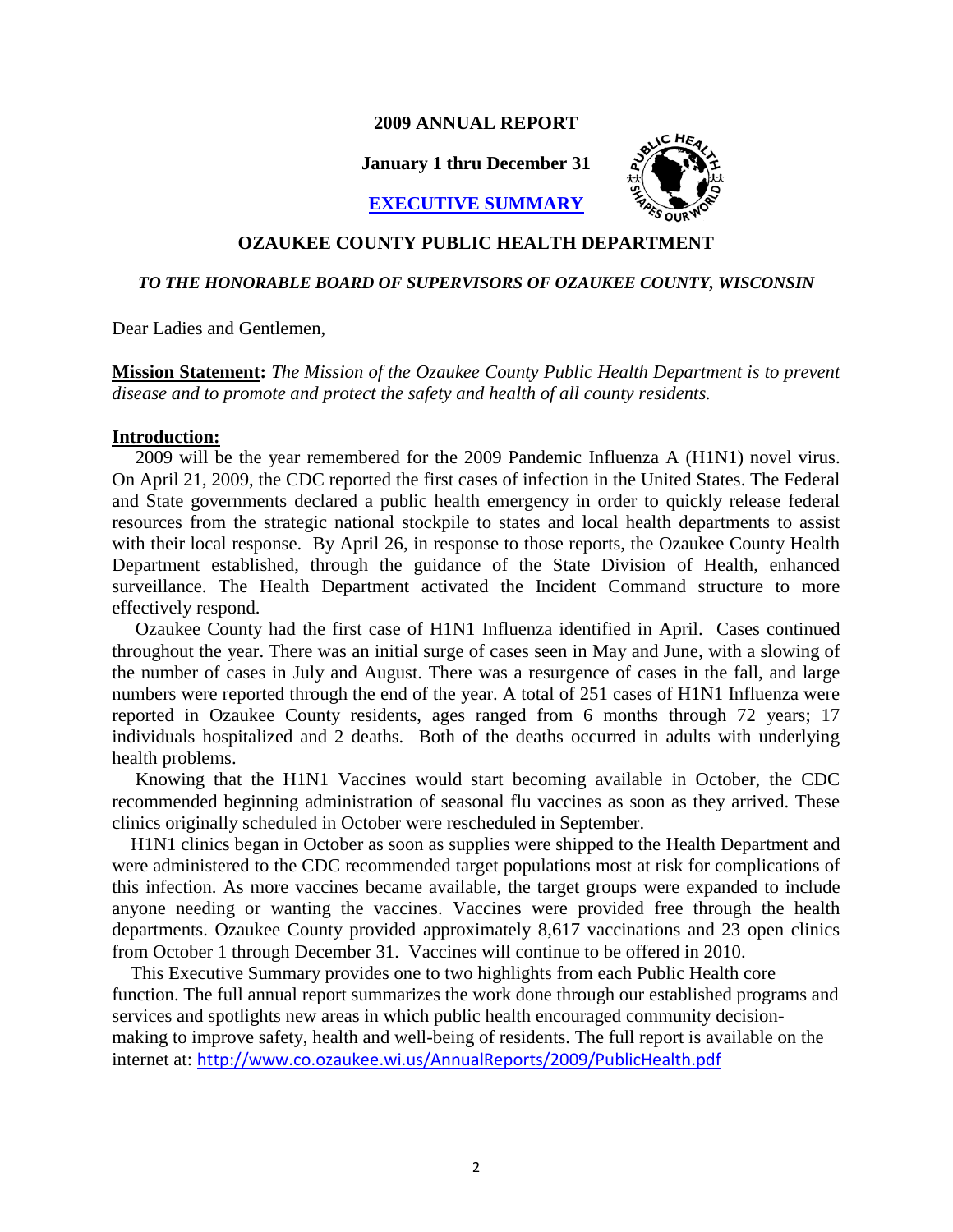#### **Summary of Highlights:**

#### **COMMUNICABLE DISEASE CONTROL:** *Chapter 252 of the Wisconsin Statutes and HFS 140 and 145*

**WITH COMMUNICABLE DISEASE CONTROL**, the first priority is to take whatever actions are needed to prevent spread from the infected individual to others in the community. Efforts also involve attempts to locate the source of the infection and to identify any outbreaks or community wide increases in illness. Public Health staff investigated 688 individuals with potential for a communicable disease with 493 of those confirmed with a reportable disease.

**IMMUNIZATIONS** are a primary way to help prevent the spread of disease. The Health Department continues to provide adult and childhood vaccines. A total of 2,823 vaccines were administered, not including the influenza vaccines.

**SEASONAL INFLUENZA VACCINE** manufacturers were on schedule with this year's production of flu vaccine, however, due to the need for H1N1 vaccine production, a delay in shipment of the remainder of our vaccine order occurred, not arriving until December to complete the rest of the scheduled clinic commitments. The Public Health Department administered 4,967 adult doses and 727 pediatric doses of seasonal flu vaccine through December  $31<sup>st</sup>$  of 2009. We will continue to provide seasonal flu vaccine in 2010.

**PREPAREDNESS PLANNING** in 2009 was a busy and productive year working with three Bioterrorism Grants; Public Health Emergency Plan (PHEP), Pandemic Influenza Grant and the Cities Readiness Initiative (CRI) Grant, and later in the year the new Public Health Emergency Response (PHER) Grant that was issued to assist health departments to respond to the 2009 Pandemic. This grant provided funding to increase our capacity to implement mass clinics to administer the H1N1 vaccines. Public Health staff met and or exceeded all of the required grant objectives of each of these grants for 2009.

#### *CHRONIC DISEASE AND INJURY PREVENTIO: Chapter 255 and HFS 140 (1) (a) (4)*

**FALLS PREVENTION**: 1 out of every 3 seniors (65 years & older) fall every year. Wisconsin ranks  $2<sup>nd</sup>$  in the nation in the rate of deaths from falls. Through a prevention grant, the Health Department provided the "Sure Step" falls prevention program for seniors. The Health Department is the only Ozaukee County entity with a specially trained "Sure Step Assessor" able to provide this falls prevention program developed by the University of Wisconsin Falls Clinic. Participants receive an in-home, in-depth assessment of their risks for falling, written recommendations to reduce their risk of falling and referral to community resources as needed.

**TOBACCO:** Ozaukee County Public Health Department maintains strong community partnerships in effort to control use of tobacco and decrease exposure to secondhand smoke. Because to all the local and state efforts, Wisconsin will go smoke free on July 5, 2010 joining 27 states that are already 100% smoke free.

**WISCONSIN WELL WOMAN PROGRAM** (WWWP) focuses on women who are age 35 through 64 with a household income at or below 250% of the current federal poverty level. In 2009, 68 women participated in the WWWP screenings. Fifteen (15) women had abnormal screenings and needed further evaluation and follow-up. Thirteen (13) women are currently enrolled in Wisconsin Well Woman Medical Assistance T-19 (WWMA) for treatment of cancer. Twelve (12) women are under treatment for breast cancer and one (1) for cervical cancer.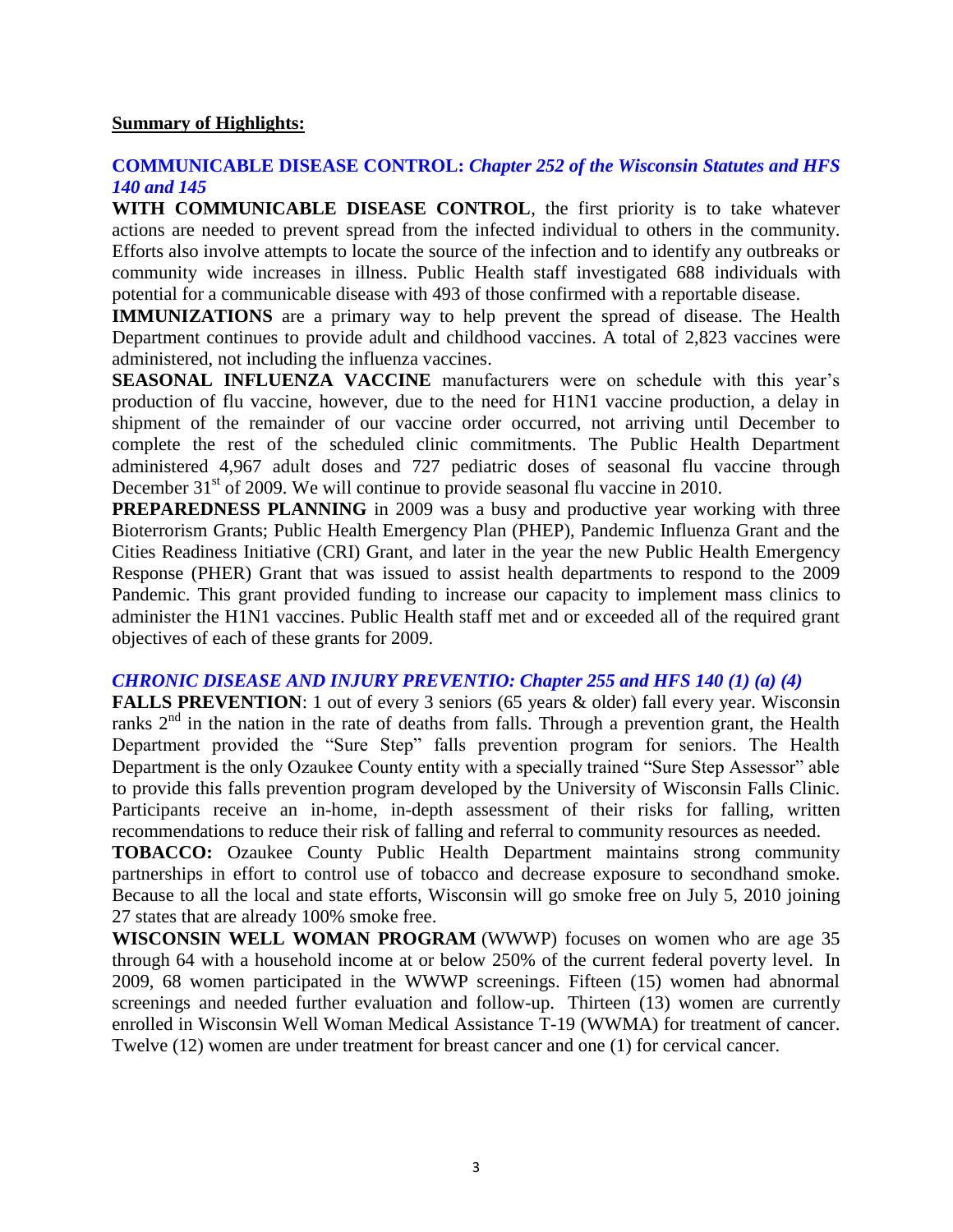#### *HUMAN HEALTH HAZARD CONTROL: WI Statutes 251.05(2) & 252; Administrative Rule HFS 140.04(1) (e) & (f)*

**THE ENVIRONMENTAL HEALTH SPECIALIST** addressed over 1000 citizen environmental concerns. These concerns included issues of housing and home safety, lead, indoor air quality (mold), food safety, drinking, pond and beach water quality, pest and animal control, sewage, solid and hazardous waste, radon, asbestos, West Nile Virus, occupational health, and emergency preparedness. The Environmental Health Specialist continued to complete the requirements of the transient non-community well sampling and inspection program. A total of 192 public wells were sampled for bacteria and nitrates and 42 public wells were inspected. The Health Department continued to administer the HOME Rental and Homeowner Rehab Programs. At years end, the Health Department completed six homeowner projects to assure lead safe homes.

**MEDICATION COLLECTION DAY,** a four hour regional medicine collection, netted more than 9,500 pounds of unused medication on April 18, 2009 in Milwaukee, Ozaukee, Racine and Washington Counties. Ozaukee collected 1,112 lbs of medications at two sites; Ozaukee County Highway Department in Port Washington and MATC North Campus, Mequon. A prescription for clean water and safe kids, Medicine Collection Day focuses on properly disposing unused medications, keeping them out of our rivers and lakes and out of the hands of kids and people who abuse prescription drugs. This event was sponsored in Ozaukee County by the following partners: Columbia St. Mary's Ozaukee Hospital, MATC, Village of Saukville Water and Waste Water Department, Ozaukee County Sheriff, Highway and Public Health Departments.

#### *MATERNAL CHILD HEALTH: Chapter 253 of the Wisconsin Public Health Statutes*

**THE MATERNAL CHILD HEALTH (MCH)** program has continued to emphasize collaboration with community agencies in the year 2009 in an ongoing effort to strengthen families in Ozaukee County.

 Through Health Check services, the department identified a need for a dental caries prevention program for the Medicaid population. The department expanded the Health Check program in October to provide dental fluoride varnish applications for children 6 months to 6 years of age to help reduce the proportion of children who have dental caries in the primary teeth and permanent teeth. It has been well received by the parents of these children. It can be applied three times a year and the department is reimbursed by Medicaid. In 2009, 31 children participated.

The required deliverables for the MCH grant were successfully met.

 (1) The Health Department received another grant to continue the Child safety seat program. 182 children ages birth through seven years were evaluated for car seat safety. 58 seats were given to low income clients in Ozaukee County. (2) One time home visit assessment was done for 33 infants and their parents. The focus of the home visit was to provide information on infant health, infant safety, feeding of infant and family psychosocial risk factors**.** (3) Developmental assessment, Ages and Stages Question, was provided for 11 children, ages four months to five years, who did not have BadgerCare. Screening is an effective service to provide health education for parents about expected infant and child development in key areas of developmental concern, and offer the parents information about any needed community support or resources.

 The SPHERE Database Computer Program was used in entering data of daily activities. 800 clients were served through the specific MCH programs; postpartum visits, Children with Special Health Care Needs, Prenatal Care Coordination, Presumptive Eligibility, Targeted Case Management, Postpartum Depression Assessments, and Health Check Screenings.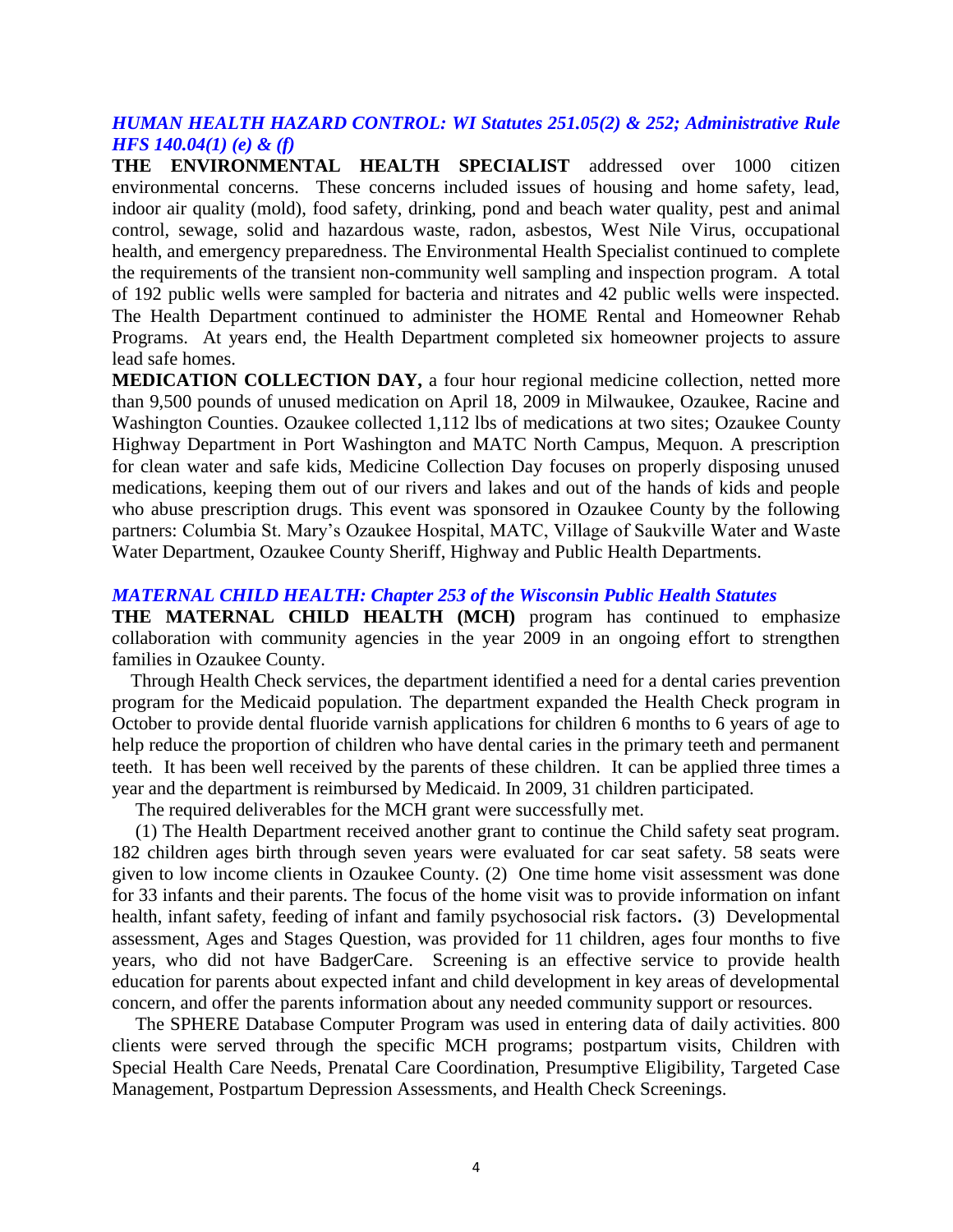*WIC* served an average of 496 participants each month. The number of food packages issued this year was 5,280. There were a total of 900 people (unduplicated) served by the program throughout the year. Ozaukee County has 12 contracted vendors where clients can redeem their vouchers. In 2009, WIC drafts generated \$347,169.87. WIC also offered the Farmers Market Nutrition Program, with the major goal to increase the choice and consumption of fresh fruits and vegetables and promote greater business for local farmers. WIC participants now have a greater awareness of the local Farmers Markets and utilized this resource more than last year. Vouchers worth \$2,307 were redeemed for recipients in Ozaukee County.

#### *GENERALIZED PUBLIC HEALTH NURSING: WI Statute 251.04(8); Administrative Rule HFS 140.04(1) (a) HEALTH PROMOTION: WI Statutes 251.05(2)(a) and 253.06; Administrative Rule HFS 140.04(1)(c)*

**COMMUNITY HEALTH ASSESSMENTS** are viewed as important to the overall health of the community and to the improvement of local health agencies. Local health departments are required by law to conduct a community health assessment approximately every five years. The process once again began in late 2008, with gathering and compiling health data from a variety of sources. This and other information will be utilized by the OHI (Ozaukee Health Initiative), a committee of local community leaders, to work through the CHIP (Community Health Improvement Plan) process. The OHI has been working in 2009 toward analyzing this data to identify health strengths and weaknesses of Ozaukee County and to determine goals for improving health outcomes over the next five years. Their final recommendations will be submitted to the Board of Health for their review and adoption in 2010.

**THE 2009 WISCONSIN COUNTY HEALTH RANKINGS REPORT** found Ozaukee County the healthiest county in the state of Wisconsin**.** This initiative started in 2004, and Ozaukee has been identified as the healthiest county four out of the six years. In 2005 and 2006, Ozaukee was deemed second healthiest. Ozaukee scores the lowest in the area of physical environment. This report is the seventh annual "health check-up" of the 72 counties developed by the University of Wisconsin Population Health Institute. Starting this year, the University spearheaded this same initiative for all 50 states and has further standardized the process. Please find the full report at: <http://www.countyhealthrankings.org/wisconsin>

#### **OZAUKEE COUNTY BOARD OF HEALTH**: WI PH Statutes 2512.03(1), 251.04(1) (2)7(5)

The Health and Human Services Board met monthly in 2009 to set health policy for Ozaukee County residents. Members include County Board Supervisors Janice M. Klemz, Chair, Cindy G. Bock, Vice Chair, Kathlyn M. Callen, Karl V. Hertz, and Robert T. Wallerstein. Community members include Gail Buenger, Mary Jo Wirth, Carol A. Lueders-Bolwerk, RN, C. Perez, MD,

I would like to express my thanks and recognition all public health staff, volunteers and the Board of Health who worked very effectively to achieve the Public Health core functions, the Ozaukee County Public Health's mission, and the statutory requirements of a Level II health department. Public Health staff deserves to be commended for successfully and effectively meeting the challenges and demands of the 2009 Pandemic.

Respectfully Submitted,

Glenda S. Madlom, Director/Health Officer

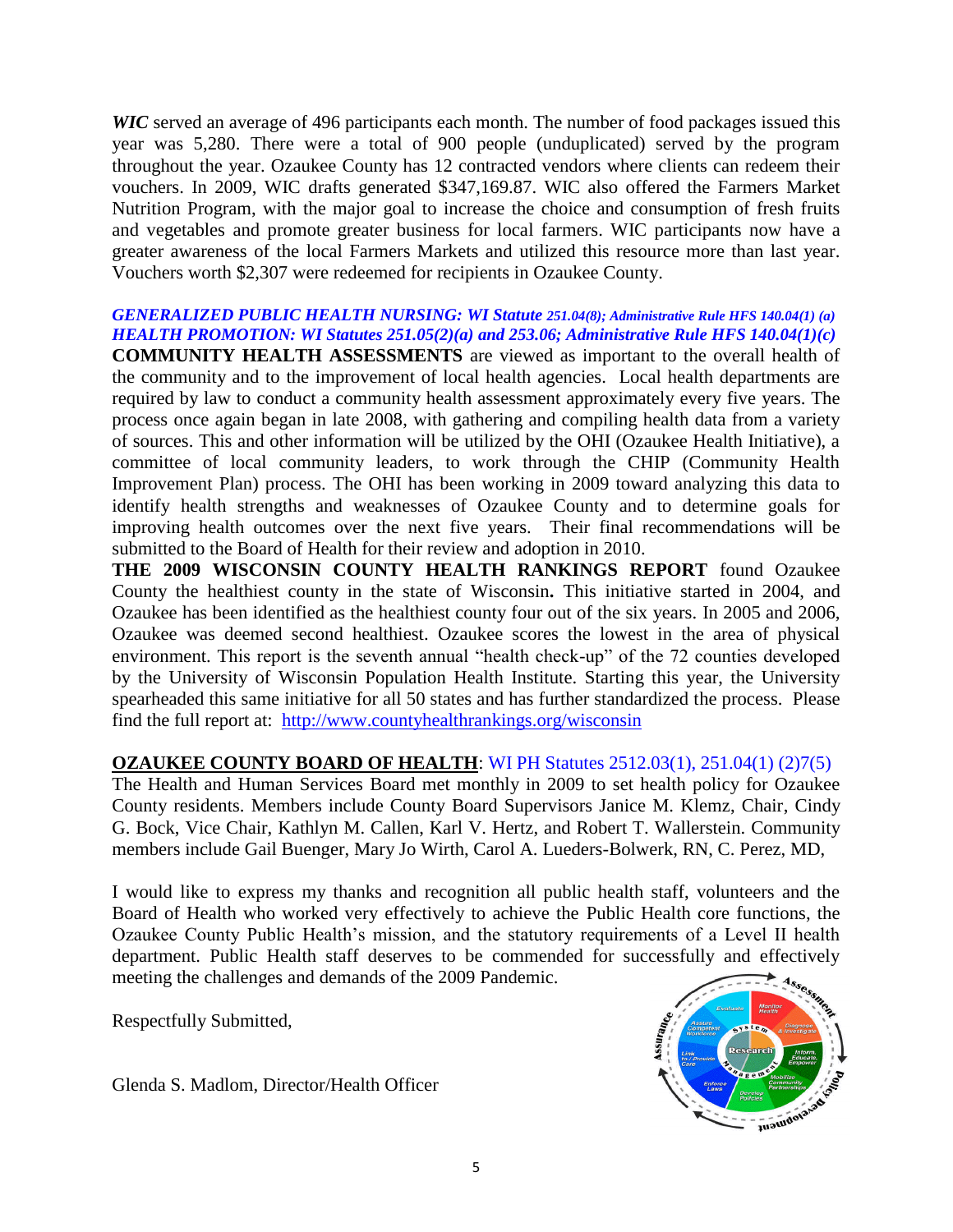#### **OZAUKEE COUNTY PUBLIC HEALTH DEPARTMENT**

2009

#### **ADMINISTRATION:**

Glenda S. Madlom, RN, BS, BSN Director / Health Officer

Mary B. DeLuca, RN, BSN Assistant Director / Deputy Health Officer Dawn Fay **Administrative Services Coordinator** 

Patty Ruth, BA Preparedness Project Manager

#### **PUBLIC HEALTH STAFF PROGRAM MANAGEMENT:**

Kathy Bleau, RN, BSN Communicable Disease, Refugee Health, Car Seat Tech, Caralee Jacque, RN, BSN Immunization Program, Healthy Child Jeannine Kitzerow, RN, BSN MCH\*, CYSHCN\* PNCC\*, E.E.\*, TCM\*, Health Check Jan Koeppen, RN, BSN Flu/Pneumonia/Hepatitis B, MCH team Diana Noack, RN, BSN Migrant Health, Lead, Women's Health, Child Death Review Team Leader, Community Assessment Abbie Povletich, RN, BSN Adult Health, MCH team, Communicable Disease, Falls Prevention, Car Seat Technician Jane Schulz RN, BSN School Health, Pre-K Screening, Immunization Program, Donna Ubbink, RN, BSN Women's Health, Student Nurse Preceptor Joanne Viesselmann, RN, BSN WIC\*, MCH, Car Seat Tech, Safe Kids Coalition Daniel Ziegler, BS, RS Environmental Health Specialist, Lead, Beach Monitoring, Transient Non-Community Well Program, Radon, Home and rental rehab

#### **CERICAL STAFF:**

Alison Schmitz Office Assistant Wendy Schwab Office Assistant Diana Steinmetz Health Screening Technician

\*MCH = Maternal Child Health

\*CYSHCN = Children and Youth with Special Health Care Needs  $P^*PE =$  Express Eligibility \*TCM = Targeted Case Management \*WIC = Women, Infants and Children \*PNCC = Prenatal Care Coordination

\*\*\*\*\*\*\*\*\*\*\*\*\*\*\*\*\*\*\*\*\*\*\*\*\*\*\*\*\*\*\*\*\*\*\*\*\*\*\*\*\*\*\*\*\*\*\*\*\*\*\*\*\*\*\*\*\*\*\*\*\*\*\*\*\*\*\*\*\*\*\*\*\*

#### **Medical Advisor**:

Celestino Perez, MD

#### **(Contracted Grant funds/MOU):**

WIC: Carol Birkeland, Director/Registered Dietician

Quad County Consortium Staff: Kathy Riehle, Director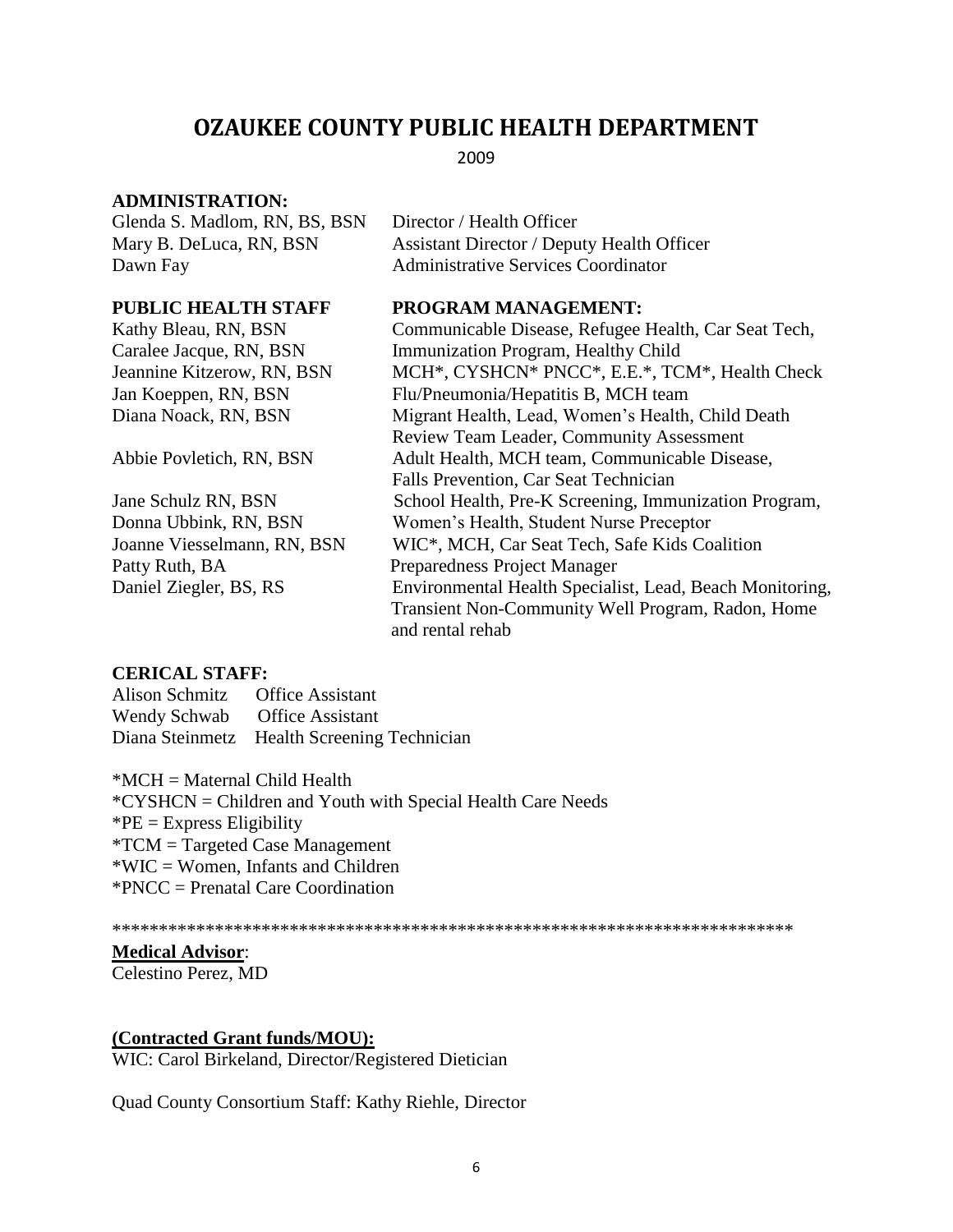#### **OZAUKEE COUNTY PUBLIC HEALTH DEPARTMENT Organization Chart 2009**





Gray boxes indicate position or services are totally grant funded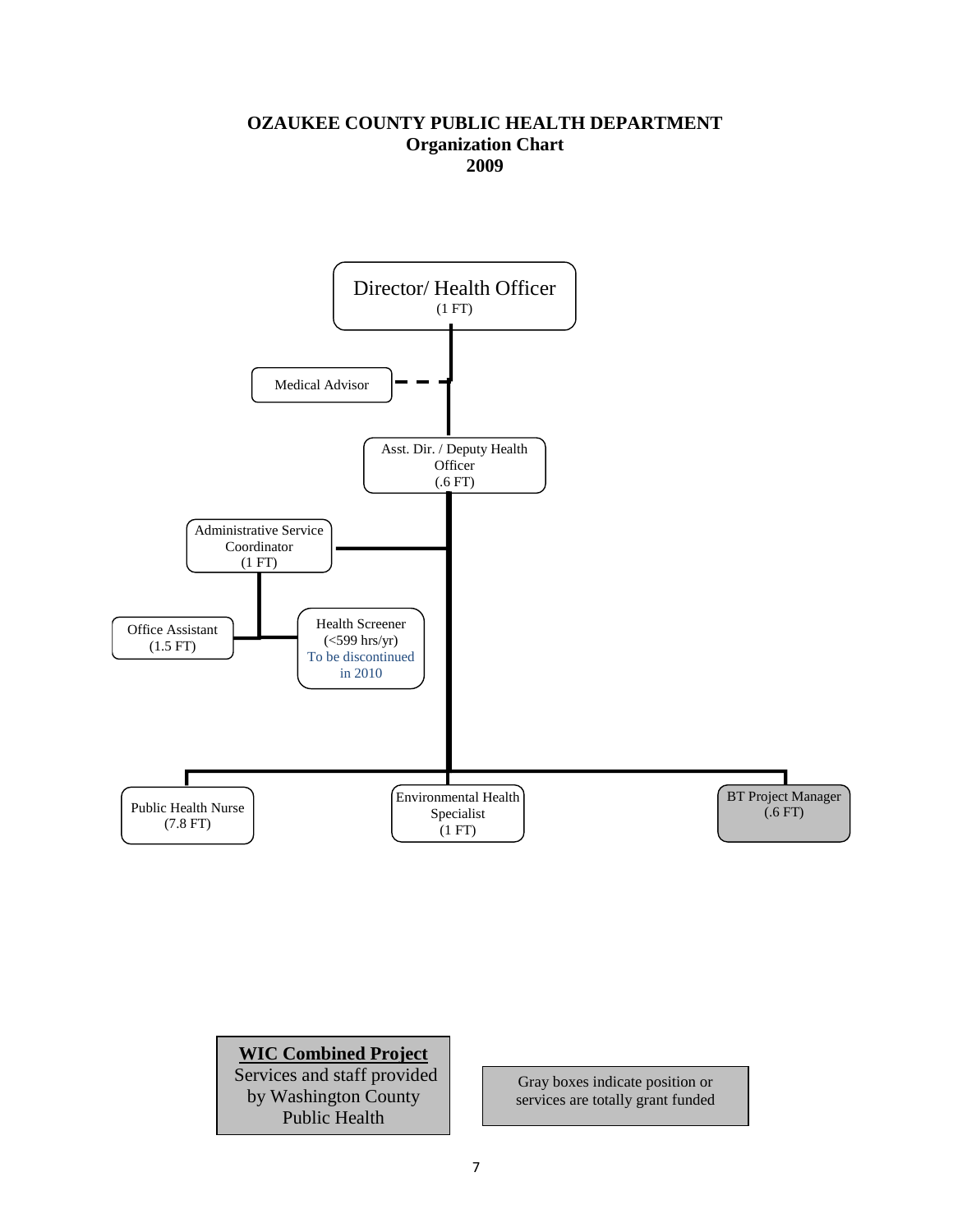MISSION STATEMENT: The mission of the Ozaukee County Public Health Department is to prevent disease and to promote and protect the safety and health of all county residents

#### **PHILOSOPHY**

 Public Health services with a focus on the entire population include enforcement of health regulations, community health education regarding disease prevention, health promotion and community disease control activities. Services with a focus on sub-populations aim to improve the health status of that population in order to improve the health of all. Public health nurses have expertise in the collaborative interdisciplinary process of assessment, policy development, assurance activities, as well as health education and evaluation to promote healthy outcomes in a community. Health outcome indicators of public health nursing intervention include reductions in family violence, poor pregnancy outcomes, communicable disease, morbidity and premature mortality. Our cost-effective outreach, intervention and care coordination efforts result in disease prevention and health promotion. This is accomplished through managing and facilitating departmental and community efforts for the ongoing assessment of the community's health status, advancing a safe and healthful environment, promoting healthful behavior and providing or arranging for the provision of health services for early diagnosis/treatment of disease and promoting an improved quality of life.

#### **GOALS AND CORE FUNCTIONS OF PUBLIC HEALTH**

- 1. Community **ASSESSMENT** of health risk factors and disease indicators in the community.
	- a. Evaluate data to identify risks and patterns of morbidity and mortality.
	- b. Evaluate health behaviors and patterns that identify potential people at risk.
- 2. Development of **POLICIES** to reduce health problems.
	- a. Analyze assessment data to identify potential and actual health problems.
	- c. Collaborate with other community programs / services addressing identified health problems.
	- d. Develop health policies for the needs of children, families, groups and communities.
- 3. **ASSURANCE** activities to ensure implementation of policies at the service delivery level.
	- a. Monitor service delivery to achieve targeted health care outcomes.
	- b. Monitor access, utilization and appropriateness of health services for the community, including under-served and targeted populations.
	- c. Participate in systems building needs assessment and other programs to promote positive health outcomes for the community.

#### **Wisconsin Twelve Essential Services for Local Public Health Include:**

- 1. Monitor health status to identify community health problems.
- 2. Identify, investigate, control and prevent health problems and environmental health hazards in the community.
- 3. Inform, educate and empower people about current and emerging health issues.
- 4. Mobilize community partnerships to identify and solve health problems.
- 5. Develop policies and plans that support individuals and community health efforts.
- 6. Enforce laws and regulations that protect health and ensure safety.
- 7. Link people to needed personal health services.
- 8. Assure diverse, adequate and competent workforce supporting public health systems.
- 9. Evaluate effectiveness, accessibility, and quality of personal and population-based health services.
- 10. Conduct research to seek new insights and innovative solutions to health problems.
- 11. Assure access to primary health care.
- 12. Foster the understanding and promotion of social and economic conditions that support good health.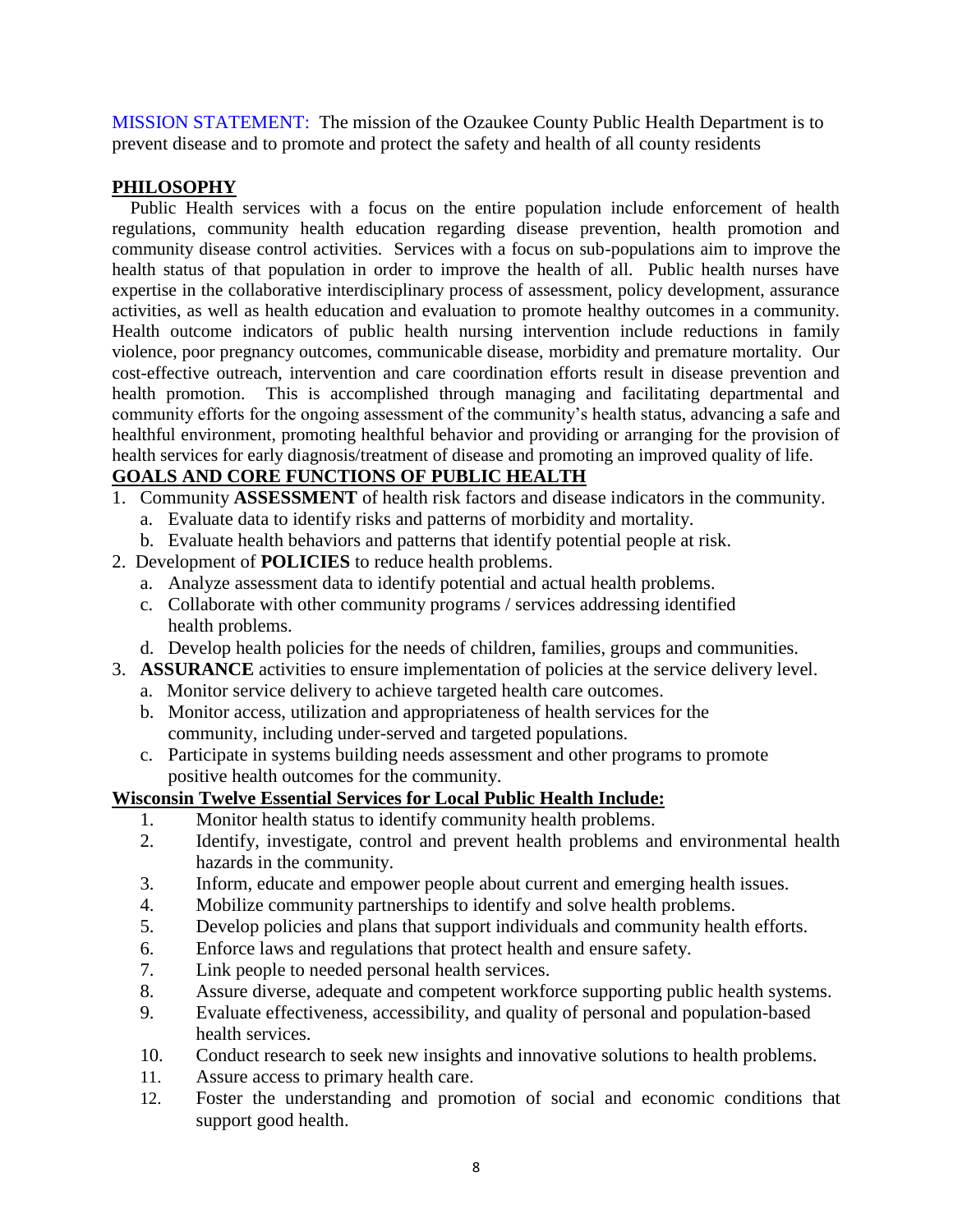#### **COMMUNICABLE DISEASE CONTROL AND INVESTIGATION**

Chapter 252 of the Wisconsin Statutes and HFS 140 and 145

#### **COMMUNICABLE DISEASE INVESTIGATIONS:** (Exhibit I)

 Communicable disease control is a major function of the Public Health Department, as required by state statutes. Approximately 80 different diseases are mandated as reportable to the local public health department for investigation and follow-up. The focus of the health department investigation is to stop the transmission of the infectious disease. The first priority is to take whatever actions are needed to prevent spread from the infected individual to others in the community. Efforts also involve attempts to locate the source of the infection and to identify any outbreaks or community wide increases in illness.

 In 2009, H1N1 Influenza (Swine flu) struck the U.S., as well as other countries, and developed into a worldwide pandemic. Ozaukee County had the first case of H1N1 Influenza identified in April. Cases continued throughout the year. There was an initial surge of cases seen in May and June with a slowing of the number of cases in July and August. Then a resurgence of cases occurred in the fall; large numbers were reported through the end of the year.

A total of 251 cases of H1N1 Influenza were reported in Ozaukee County residents. Ages ranged from 6 months through 72 years. There were 17 individuals who were hospitalized and 2 deaths. Both of the deaths occurred in adults with underlying health problems.

Throughout 2009, intestinal infections that can be caused by such organisms as E.Coli 0157, salmonella, campylobacter, cryptosporidium, and giardia were reported. An important piece of any investigation into these illnesses is evaluating whether the person is involved in a high-risk occupation (such as food handling, day care, or health care) and to take measures to protect the public from possible exposure and infection.

Pertussis cases continue to be reported, although the rates are less than in past years. Because it is quite contagious, diagnosed individuals are kept in home isolation until they are no longer infectious, and those who were in close contact with them are given recommendations for treatment or symptom monitoring. Please review Exhibit I for statistical data.

#### **TURBUCULOSIS PREVENTIVE TREATEMENT PROGRAM:**

Tuberculosis can pose a major public health threat. The health department investigates and does follow up on all suspected cases until they are proven to be free of TB.

One case of active infectious Tuberculosis was reported in an Ozaukee resident this year. The investigation and follow-up was extensive. Testing of 178 contacts that may have been exposed to the individual with TB occurred. No subsequent cases were identified.

The Public Health Department provides medication for latent TB infection to persons who may have a positive skin test, but have negative chest x-rays and do not have active tuberculosis. These individuals show signs of exposure to TB, but have not developed infectious cases. In order to prevent them from going on to active disease in the future, six to twelve months of medication is often prescribed by the physician. The medication is supplied by the Wisconsin Division of Public Health to the Ozaukee County Public Health Department at no cost to the client. The medications are then issued to the client on a monthly basis. At medication pick up, the public health nurse evaluates for compliance and side effects at each visit.

Tuberculin Skin testing is offered on both a routine and a post-exposure basis throughout the year. The nurses also provide education on tuberculosis prevention and treatment.

| <b>TB Skin Tests</b> | 2008 | 2009 |
|----------------------|------|------|
|                      | 229  | 255  |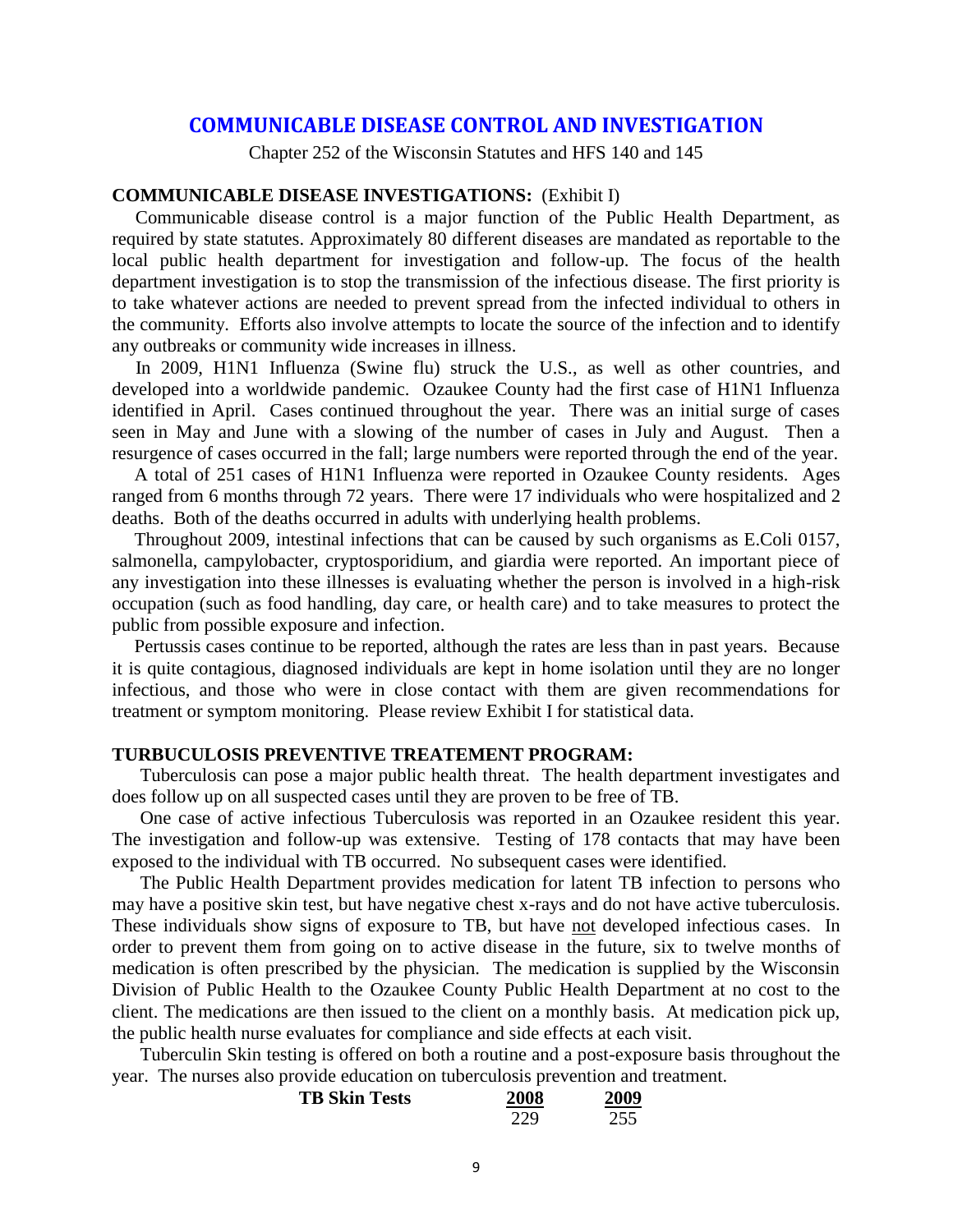#### **ANIMAL BITES/RABIES TESTING:**

Some animal bites pose the potential to transmit rabies to humans. When such cases are identified, the animal may need to be tested for rabies. The testing is performed at the Wisconsin State Lab of Hygiene in Madison. The Ozaukee County Public Health Department's role is to assist in coordinating the testing with local animal control officers, local veterinarians, and the lab. A nurse also contacts the bite victim and offers recommendations about appropriate medical follow-up and updating vaccines.

In addition, there are occasional reports where a family pet has had a high risk exposure to a potentially rabid animal. Even though no human exposure occurred, the pet is quarantined in the home for an extended period. This is a prevention measure taken to closely observe the animal for rabies during the possible incubation phase. In 2009, there were 2 such quarantines issued.

An "Animal Bite" brochure can be accessed on the website at: [http://www.co.ozaukee.wi.us/PublicHealth/Communicable%20Disease/Animal%20Bite%20Bro](http://www.co.ozaukee.wi.us/PublicHealth/Communicable%20Disease/Animal%20Bite%20Brochure%202006.pdf) [chure%202006.pdf.](http://www.co.ozaukee.wi.us/PublicHealth/Communicable%20Disease/Animal%20Bite%20Brochure%202006.pdf) It is intended as an educational handout for the public, and discusses prevention of bites and what to do if bitten by an animal.

|            | 2009 | 2008 | 2007 |
|------------|------|------|------|
| Cat        | 7    | 6    | 12   |
| Dog        | 13   | 12   | 12   |
| Cow        |      | 0    | 0    |
| Horse      | 0    | 0    | 0    |
| Bat        | 5    | 3    | 10   |
| Raccoon    |      | 1    | 0    |
| Chipmunk   | 0    | 0    | 1    |
| <b>Fox</b> | 0    | 0    | 1    |
| Muskrat    | 0    | 0    | 1    |
| Opossum    |      | ∩    | 0    |
|            |      |      |      |
| Total      | 28   | 22   | 37   |

**Animal Bites or other Exposures**

#### **IMMUNIZATION PROGRAMS:**

#### **Hepatitis B Initiative**

 Late in 2007, the Wisconsin Immunization Program received federal supplemental funds for the purchase of hepatitis B vaccine for an adult immunization initiative. The purpose of the initiative is to improve the delivery of viral hepatitis prevention services including hepatitis B vaccine and hepatitis A/B vaccine in public health programs that serve adults at risk for viral hepatitis. The goal of this initiative is to improve vaccination coverage among adults and to reduce the incidence of acute hepatitis B among adults in Wisconsin. Ozaukee Public Health Department began implementation of this program in February 2008.

| <b>Vaccine Type</b> | 2008 | 2009 |
|---------------------|------|------|
| Hepatitis B-Adult   | 66   | 21   |
| Hepatitis A/B Combo | 169  | 139  |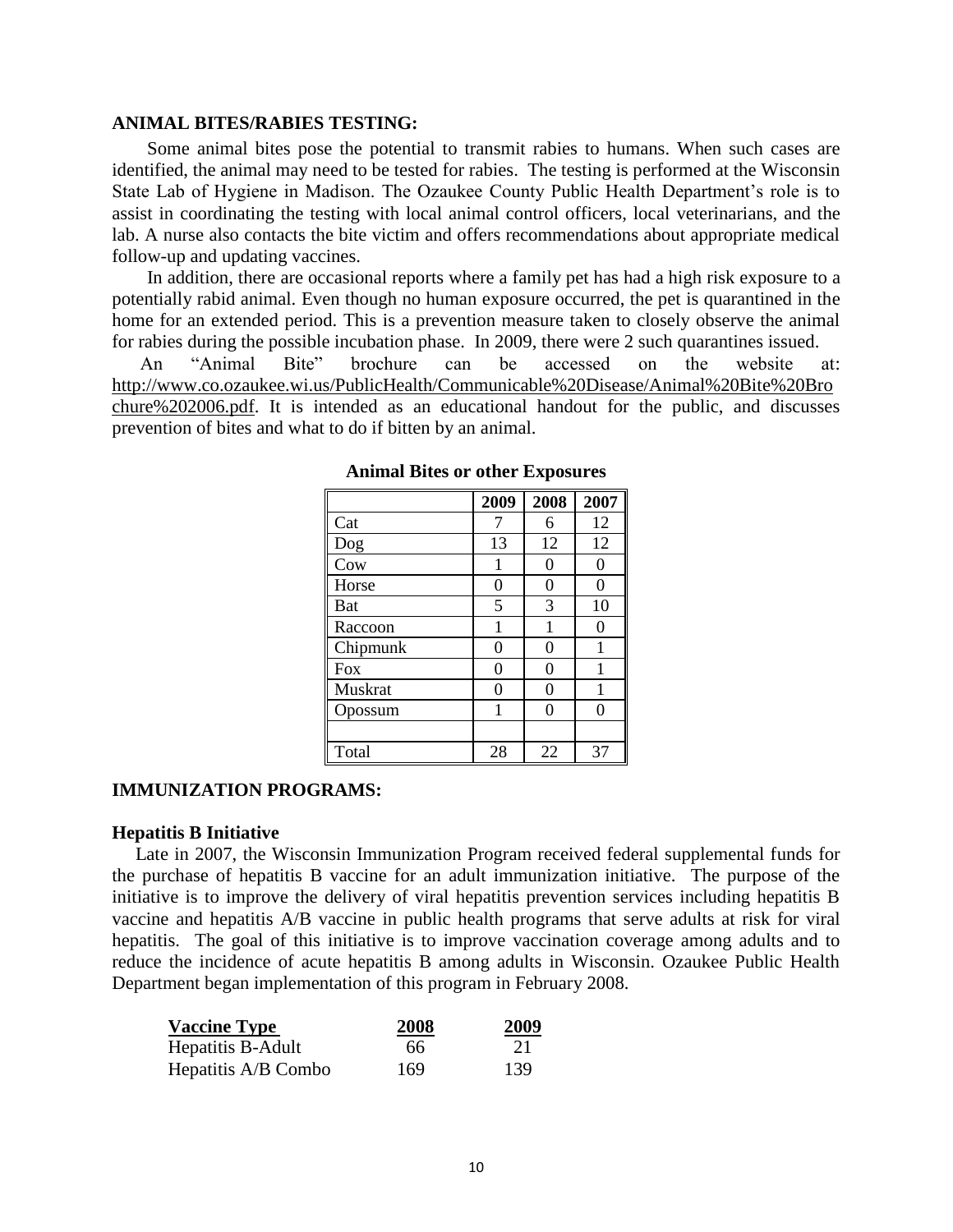#### **2009 Seasonal Influenza Summary**

 This year the production of seasonal flu vaccine by manufacturers was on schedule. Due to the unforeseen need to develop a new H1N1 vaccine by the same manufacturers, it was encouraged by the CDC, that all seasonal influenza vaccine providers begin vaccinating when they received shipment of vaccine. The Health Department was able to begin open clinics in the middle of September. A delay in shipment of a small remainder of our vaccine order occurred, due to the arrival of the H1N1 vaccine, Therefore, we were unable to complete all our industrial clinics by the middle of October. The remainder of our vaccine order arrived in the beginning of December, at which time, we were able to complete our scheduled clinic commitments. The CDC continues to recommend seasonal Influenza vaccine for anyone who is at risk of complications from the flu and a special emphasis on encouraging Health Care workers to receive the vaccine. We were able to provide seasonal vaccine to individuals in group homes, senior meal sites, industries, on the university campus, business offices and open clinics through out the community, as well as at the office of the Public Health Department. The Public Health Department administered 4,967 adult doses and 727 pediatric doses of flu vaccine through December  $31<sup>st</sup>$  of 2009. We are continuing to provide seasonal flu vaccine as clients come into our office. (For Summary of H1N1 vaccine, see "Highlights from H1N1 response" located in the Emergency Preparedness Program Grants Report.)

#### **CHILDHOOD AND ADULT IMMUNIZATION PROGRAMS**

 The immunization program, through a grant supported objective, attempted to reach a complete vaccination coverage level of 54% for two year olds residing in Ozaukee County. The goal of healthy people 2010 is for 90% of children aged two, to be completely vaccinated. Due to vaccine shortage of Hib (hemophilus Influenza B) or Hepatitis B/Hib combination containing vaccines, reaching the goal of 54% was not obtainable. The Health Department was given notice that booster doses of Hib vaccine would be reinstated effective in fall of 2009. Due to this shortage, subsequent years of vaccine coverage are anticipated to be lower, as the attempt to catch children who did not receive boosters continues. This objective was monitored using data and reports provided through the Wisconsin Immunization Registry (WIR). To maintain this high level of coverage, the Health Department partnered with area physicians and county WIC program to document all doses of vaccines given to our clients by comparing and combining individual vaccine records into the Wisconsin Immunization Registry (WIR). The registry has continued to improve levels of complete records and decrease chances of duplicate or invalid immunizations being provided. Each year, county and statewide, medical providers have signed on to use the WIR enabling the public and private sector providers to increase their ability to share and use the new data. The Ozaukee County Health Department has continued to inform parents through immunization clinics, schools, and Health Department literature about the ability for parents to obtain their child's records by logging into the WIR website. By doing so, parents are becoming better informed regarding those vaccinations recommended for their children and are helping to keep their family's records more complete by assisting private providers and the Health Department to update childhood records. This process also assists schools with WIR access to improve student vaccine law compliance. WIR not only provides vaccine records, it provides varied sources of vaccines information and links to other sources to keep our public better informed.

Sincere thanks goes to the Mequon Police Department, for use of their building for one of our many monthly clinics. At each of the regularly scheduled immunization clinics, vaccines for all ages were offered. In addition, Immunizations were provided through worksite Adult Health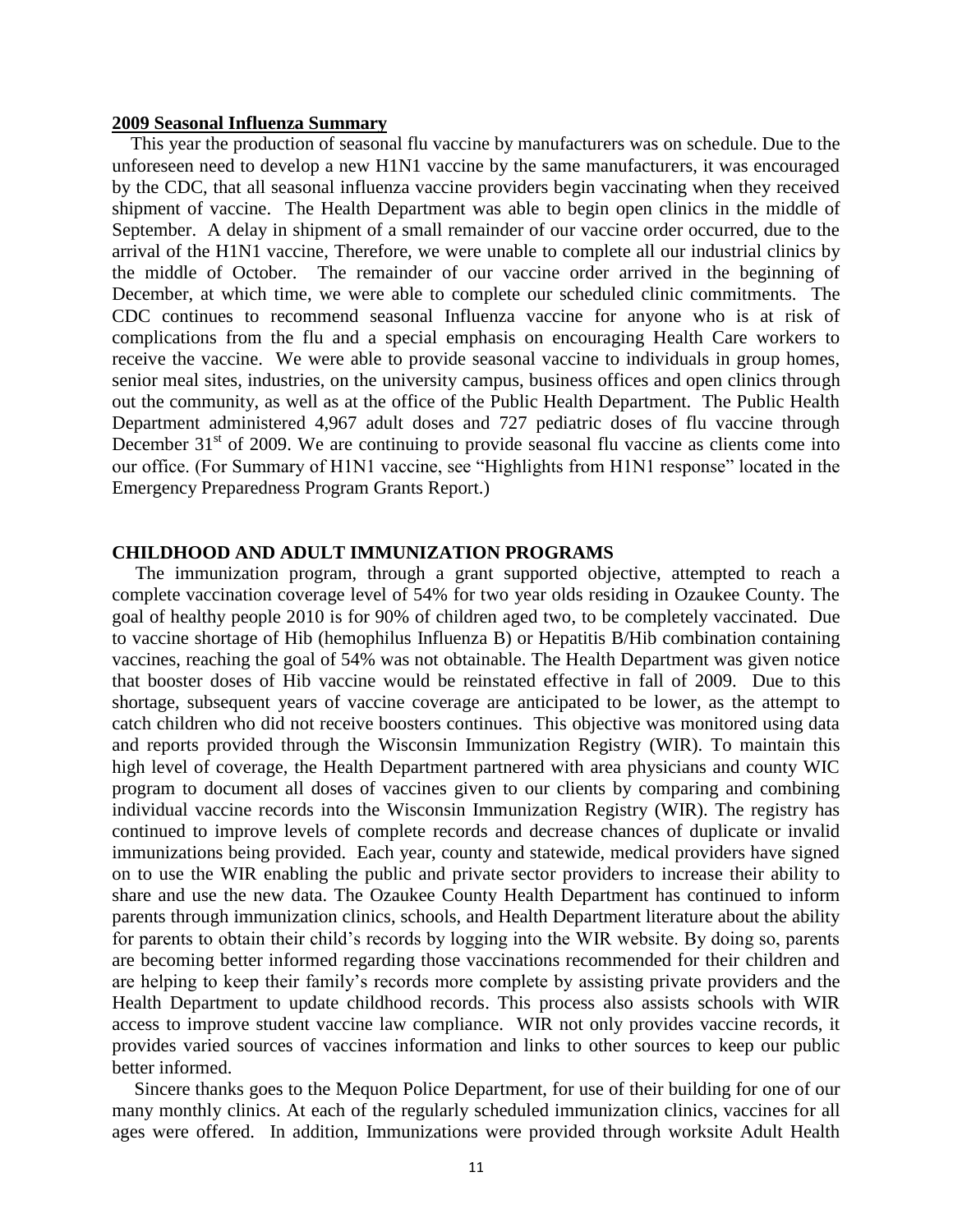Screenings, Healthy Child Wellness Clinics, Flu/Pneumonia clinics, WIC clinics, and special University and School clinics.

In March of 2008, Wisconsin Immunization Law changed for schools. Beginning in the 2008-2009 school year the new law began phasing in Tetanus/Diphtheria/acellular Pertussis (Tdap) Booster and a second dose of Chicken pox vaccine. The phasing in of these vaccines will be completed by the 2013-2014 school year, at which time; all grades will be incorporated into the school law update with their age/grade appropriate vaccine requirements.

| <b>Vaccine Type</b>             | 2008 | 2009 |
|---------------------------------|------|------|
| <b>Injected Polio</b>           | 153  | 53   |
| <b>DTaP</b>                     | 185  | 70   |
| Dtap/Hep B/Polio                |      | 19   |
| Dtap/Hib/Polio                  |      | 56   |
| Dtap/Polio                      |      | 26   |
| Td                              | 119  | 64   |
| TdaP                            | 740  | 642  |
| <b>MMR</b>                      | 152  | 113  |
| Hib                             | 28   | 52   |
| Hib/Hep B                       | 34   | ---  |
| Hepatitis B-Child               | 49   | 77   |
| Hepatitis B-Adult               | 224  | 312  |
| Hepatitis A-Child               | 390  | 324  |
| Hepatitis A-Adult               | 148  | 114  |
| HPV (Gardasil)-Child            | 272  | 198  |
| HPV (Gardasil)-Adult            | 3    | 5    |
| Immunoglobulin (Ig)             | ---  | ---  |
| Meningococcal-Child             | 195  | 132  |
| Meningococcal-Adult             | 11   | 12   |
| Rotavirus (Rotateq)             | 54   | 54   |
| Pneumococcal Poly (Pneumovax)   | 188  | 133  |
| PneumococcalConjugate (Prevnar) | 115  | 90   |
| Typhoid                         | 23   | 30   |
| Varicella(Chicken Pox)          | 347  | 247  |
| <b>TOTALS</b>                   | 3430 | 2823 |

The following table indicates the number and kinds of vaccine administered:

**S**chool Immunizations **Audit 2009** Audit 2008

-Saukville

Grafton 95.88% Completely Immunized 98.79% Completely Immunized Mequon-Thiensville 99.81% Completely Immunized 99.69% Completely Immunized Northern Ozaukee 93.38% Completely Immunized 100.0% Completely Immunized Port Washington 94.75% Completely Immunized99.84% Completely Immunized

Cedarburg 80.14% Completely Immunized 99.24% Completely Immunized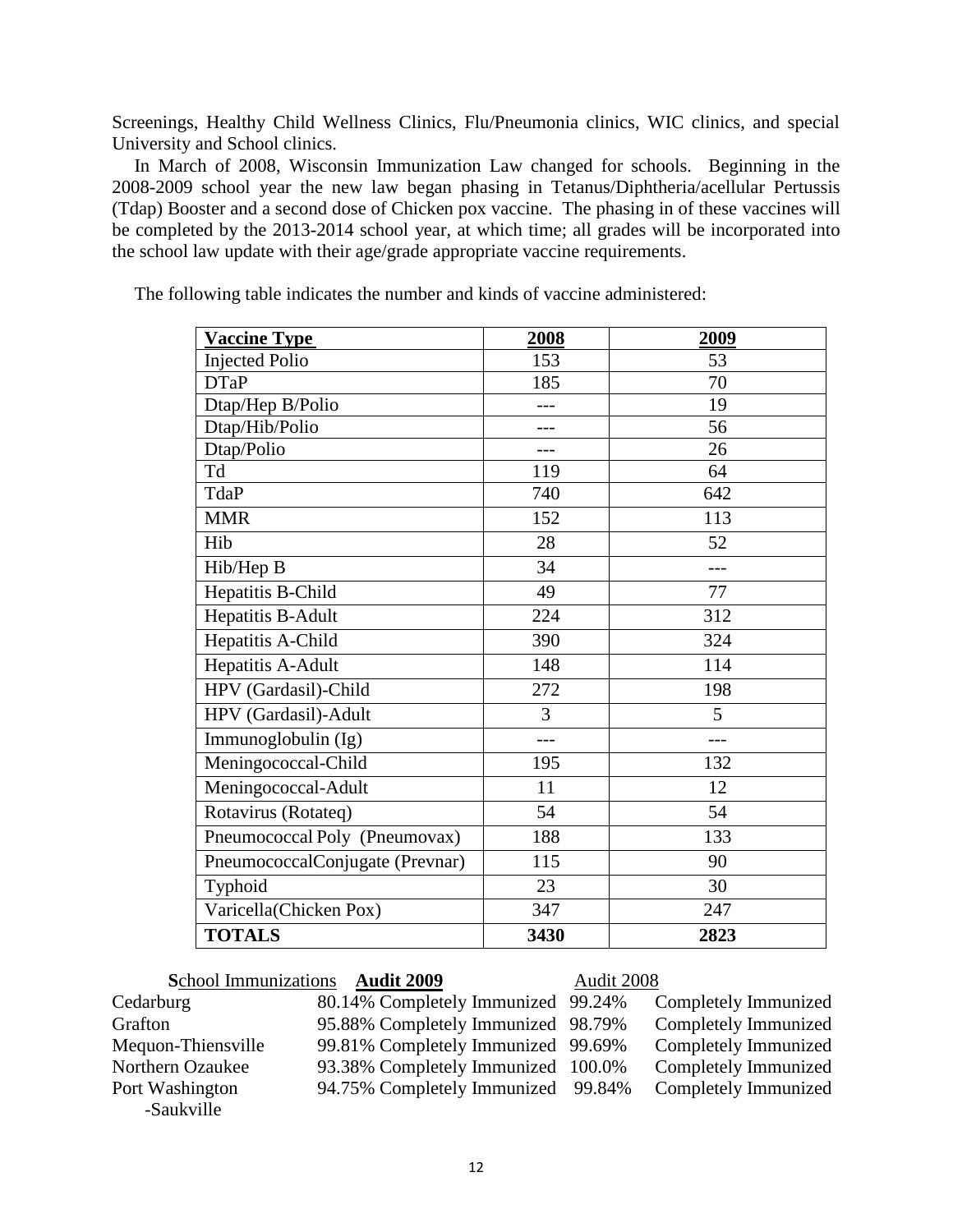#### *MATERNAL CHILD HEALTH*

Chapter 253 of the Wisconsin Public Health Statutes

#### **Maternal Child Health Consolidated Grants for 2009**

In 2009, the MCH program identified three objectives that addressed 2010 health priorities in Ozaukee County, they are as follows:

 **(1)** One time home visit assessment was done for **33** infants and their parents. The focus of the home visit was to provide information on infant health, infant safety, feeding of infant and family psychosocial risks factors**.** Percentage results for women receiving post partum assessments: 3.6% reported smoking postpartum, 6.3% reported smoking within their home, 92.9% breastfed, 100% used sage sleep practice, and 100% had primary providers. Percentage results for infants receiving assessments: 100% had primary providers, 100% up to date for immunizations, 9.1% had concerns about smoke detectors, 12.1% had concerns about lead exposure, 33% had concerns about sleep environment, and 9.1 had a family member with a risk factor.

 **(2)** Developmental assessment Ages and Stages Question was provided for **11** children who did not have BadgerCare ages 4 months to 5 years. Screening is an effective service to provide health education for parents about expected infant and child development in key areas of developmental concern, and offer the parents information about any needed community support or resources. 63% of the children scored appropriately for their age; 36% of the children did not score appropriately for their age; 27% of the children had parental concerns; 60% of the children received early intervention services; 20% had a plan for program services; 20% had a plan for community referrals; 80% received services within two months.

 **(3)** Ozaukee County Public Health Department applied for and received a grant from the Wisconsin (Department of Transportation) DOT to purchase and distribute child passenger car seats to be given out to low income families in Ozaukee County. The Cedarburg Lions Club graciously contributed the \$1,000 match needed to meet the grant objectives. All clients with in our Maternal Child Health programs (WIC, PNCC, and TCM) were assessed for the need of a seat or education on their proper use. We also receive referrals from Family Sharing and the Food Pantry when they encounter clients in need of car seats. Each seat given out and assessed is done so by a certified car seat technician, who educates and instructs the family on how to install and use the seat.

 Child safety seats were evaluated for **182** children ages birth through seven years. Caregivers were taught through education demonstrations for the correct way to install their car seat. If necessary, a new safety seat was provided to correct problems; 52.5% used the car set correctly; 47.5% did not. Outcomes of Child safety seat screenings showed that after education and demonstration, 100% of caregivers could demonstrate correct use. 58 seats were given to low income clients in Ozaukee County. This year another public health nurse was certified as a technician, so our department now has three qualified staff to provide this service.

The Health Department continues to participate in the regional 'Safe Kids Coalition' as part of our injury prevention program(s).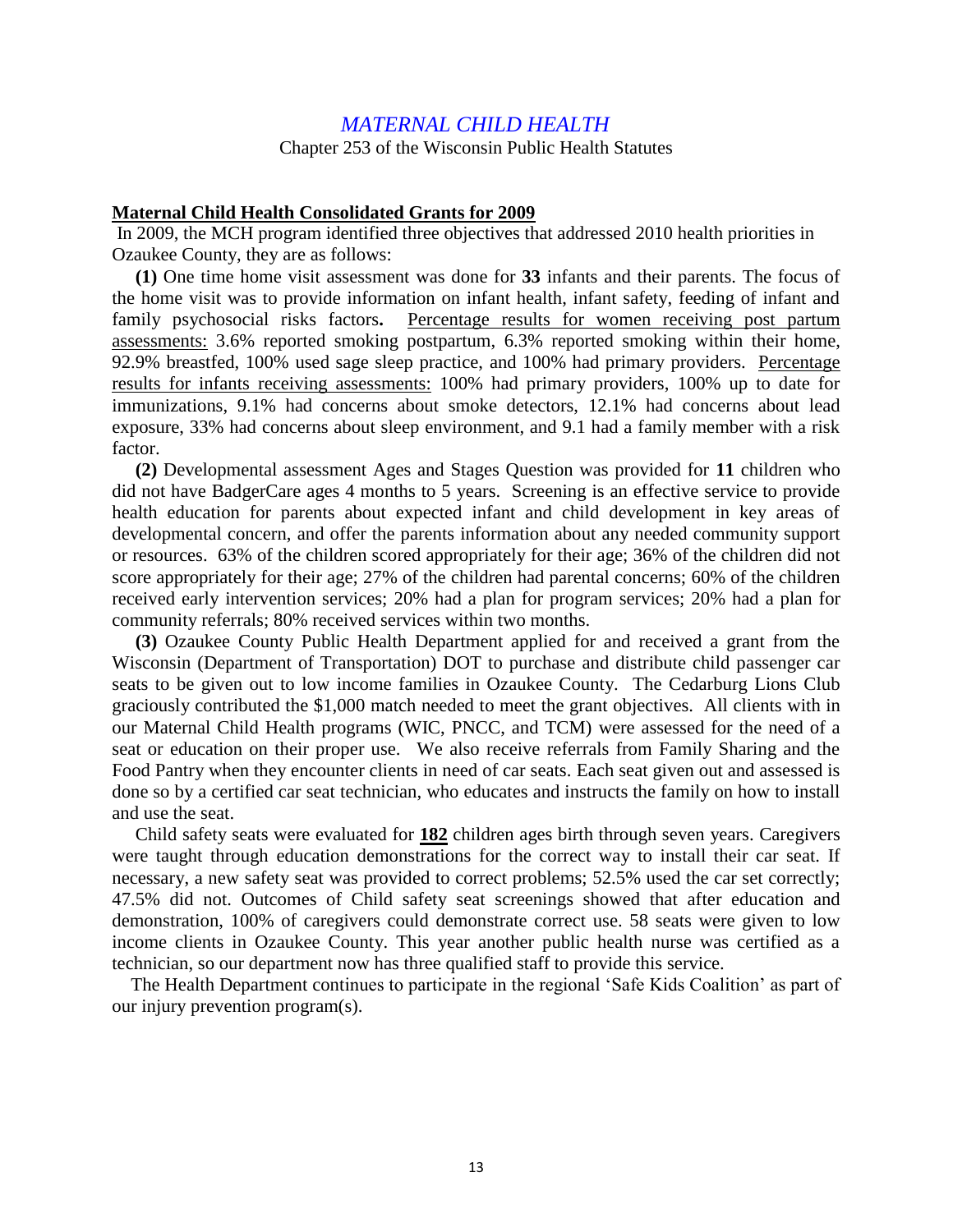#### **CYSHCN fee for service project 2009**

 The Children and Youth with Special Health Care Needs (CYSHCN) project is through the Division of Public Health–WI Maternal and Child Health Program. The target is families with youth and children ages 0-21yrs with special health care needs. The goal is to better coordinate delivery of resources to families at the local level. The most frequent diagnosis in 2009 was prematurity and low birth weight. Many of these infants were referred by surrounding hospitals. The childbirth records are reviewed weekly to identify CYSHCN. Early intervention and referral is the key in helping these families make a successful transition from hospital to home. **In 2009, 28 clients were served under referral and Follow-up. Referrals were made to Birth to three, Dentists, Economic Support, BadgerCare, WIC, Primary Care Provider Food Pantry and the local health department.**

#### **FLUORIDE VARNISH PROGRAM:**

A need for dental care prevention was identified through Health Check screening which is offered to all families with BadgerCare. These families verbalized a need for dental care. The Fluoride Varnish Program was developed to meet the needs of these families. The goal of the fluoride varnish program is to reduce the proportion of children who have dental caries experience in the primary teeth and permanent teeth. This fluoride varnish program has four components: (1) oral screening, (2) anticipatory guidance, (3) fluoride varnish application, and (4) referral. Fluoride varnish is painted on the teeth of children 6 months to 6 years to prevent tooth decay. It can be applied three times a year and the department is reimbursed by Medicaid. The program was launched in October 2009. The program was slowly introduced because of the need for H1N1 clinics. Thirty one children were able to participate in the program.

#### **POSTPARTUM PROGRAM**

 The Ozaukee County Public Health Department's Maternal Child Health Program has continued to emphasize collaboration with community agencies in the year 2009 in an ongoing effort to strengthen families in Ozaukee County.

 The Postpartum Discharge Program offers a free home visit to assure that new mothers and babies make a safe and successful transition from hospital to home. A home visit assessment or a telephone screening of both the mother and the baby is made for the purpose of identifying potential risks, evaluating emotional health, continuing educational needs, providing reassurance and referring to appropriate community resources. All families are offered a mailing of educational materials and community resources. UW-Extension collaborates with Public Health by offering first time parents a monthly parenting newsletter and a bi-monthly mailing for parenting the second and third year. Family Preservation provided financial assistance for the educational materials that are offered to families. In 2009, the health department provided **141 postpartum visits.**

#### **EXPRESS ENROLLMENT**

 Express Enrollment (EE) is a program that has been available to Ozaukee County's pregnant women population. This program targets uninsured pregnant women whose income does not exceed 185% of the federal poverty level. Recipients found eligible for this program receive a temporary Medicaid certification that allows them to receive immediate pregnancy related outpatient services while their application for Healthy Start is being processed. Early prenatal care is vital in helping achieve healthy birth outcomes, which is an ongoing goal of Ozaukee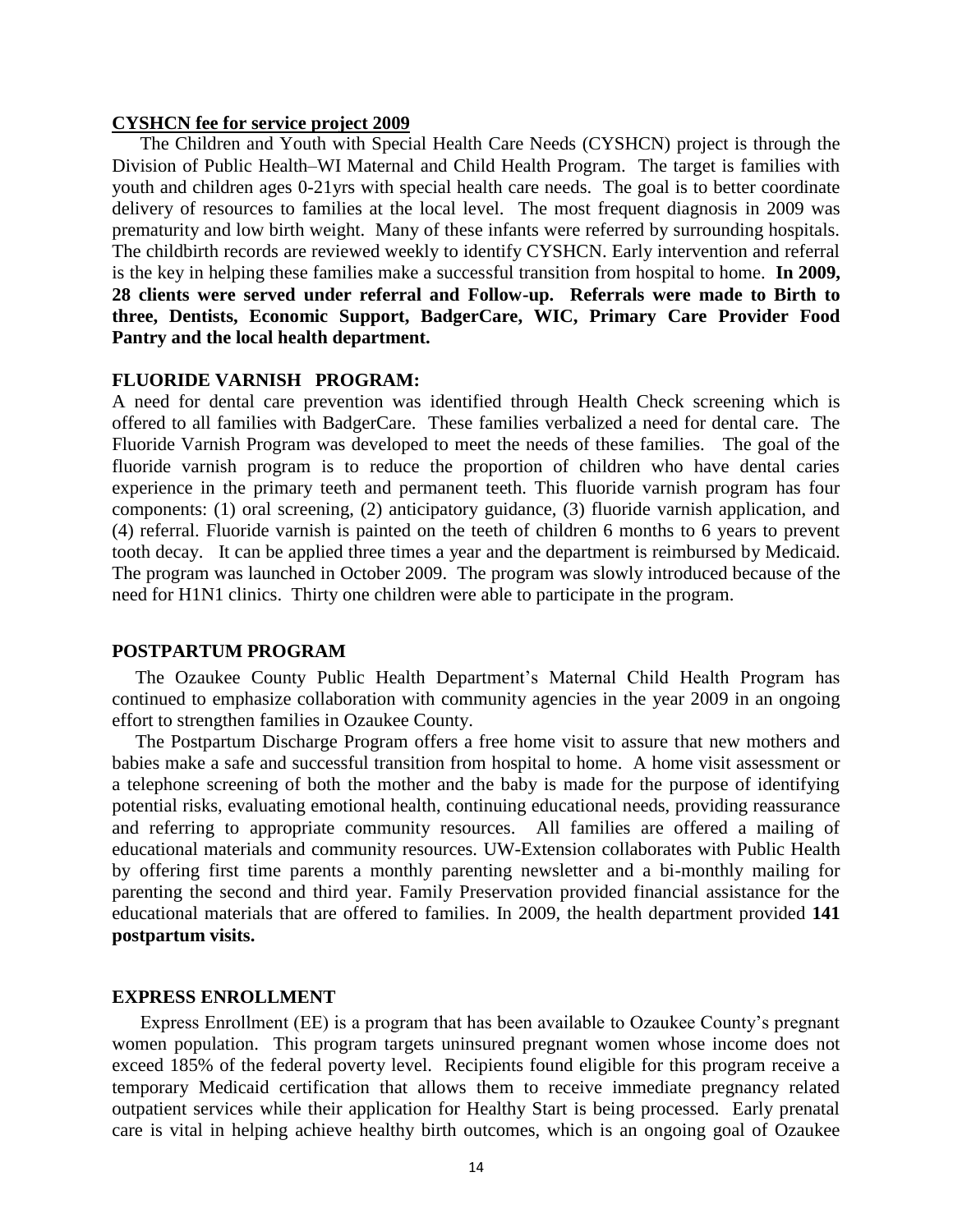County Public Health for its prenatal population. **Ozaukee County completed 20 applications in 2009.**

#### **PRENATAL CARE COORDINATION**

 Prenatal Care Coordination (PNCC) is a program that has been provided to Ozaukee County's pregnant women since 1993. This Medicaid funded program helps pregnant women & their families gain access to medical, social, educational and other necessary services related to the pregnancy. These services are available during the pregnancy through the first 60 days following delivery. Services include:

- Outreach
- **Initial prenatal risk assessment**
- Care plan development
- Ongoing care coordination  $&$  monitoring
- $\blacksquare$  Health education  $\&$  nutrition counseling services

 The goal of the program is to improve birth outcomes among women who may be at high risk for poor birth outcomes. **In 2009**, **80 pregnant women received a prenatal risk assessment.**

#### **TARGETED CASE MANAGEMENT**

 The Ozaukee County Public Health Department has been participating in a program, known as Targeted Case Management (TCM), since 2004. This is a benefit that is available to Medical Assistance (MA) eligible clients who reside in Ozaukee County and are eligible under the following target populations:

- Families with children at risk
- HIV infection
- Asthma
- Tuberculosis
- Age 65 or older

 **The goal** of the program is to improve a client's access to health care, and managing of services received by a client, including medical, financial, social, educational, vocational, and rehabilitation services. Assisting families to locate resources enhances family stability and promotes individual management of their identified needs.

 **The objectives** identified by the department are as follows:

- Coordinate the performance of evaluations  $\&$  assessments.
- Facilitate & participate in the development, review and evaluation of individual Family Service Plans.
- Assist families in identifying available service providers.
- Coordinate and monitor the delivery of available services.
- Inform families of the availability of advocacy services.
- Coordinate with medical and health care providers.
- Facilitate the development of a transition plan to preschool services, if appropriate.
- Refer clients/families to appropriate services

 The SPHERE Data Base Computer Program was used to enter data allowing Public Health Nurses and the Wisconsin Division of Health to view vital information on gaps in services for all populations served. **In 2009, 228 clients/families were served in this program.**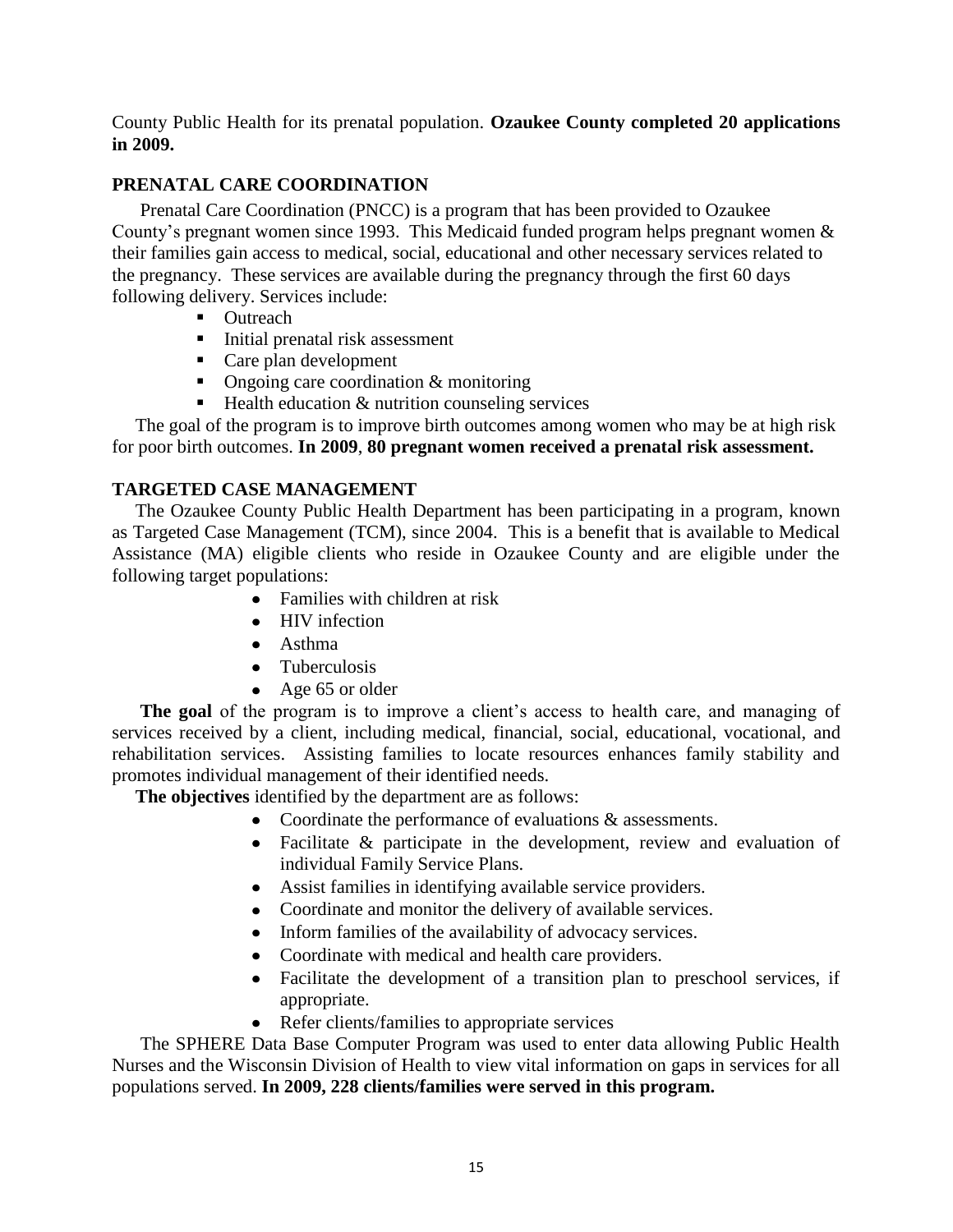The SPHERE Data Base Computer Program was used in entering data of daily activities. The following is a summary of the number of clients served under each of the specific MCH programs. A visit session is defined as one of the following: a home visit, office, telephone (being at least 15 minutes long,) clinic, community, worksite or other.

**28** CYSHCN (Children with Special Health Care Needs)

**141 Postpartum** Discharge (up to 60 days postpartum)

**80 PNCC** (Prenatal Care Coordination)

**20** P.E. (Presumptive Eligibility)

**228** TCM (Targeted Case Management)

**26 Postpartum** Depression women (MA and Non MA clients) screened, number has decreased because screening has to be done 2week post partum and most visits are done before two weeks.

**246 Health** Checks (developmental screen for children with MA)

**31 Fluoride** Varnish applied to children's teeth with MA

#### **CHILD DEATH REVIEW TEAM (CDR): Keeping Kids Alive**

 Keeping Kids Alive in Wisconsin is the child death review program guided by the Wisconsin Child Fatality Review Team in collaboration with Children's Health Alliance of Wisconsin Department of Health and Family Services and the Wisconsin Department of Justice. Wisconsin's goal is to establish the CDR teams in each county to provide a broad based death review process that addresses all preventable child deaths from a public health perspective. This public health approach not only addresses under-reporting of maltreatment-related deaths, but promotes better understanding and greater awareness of all the causes of potentially preventable child deaths.

 The death of a child is singularly a tragic event, especially if that could have been prevented. Each year, over 400 children in Wisconsin age 1 month – 18 years of age die unexpectedly for reasons other than a terminal illness, and additional 300 child deaths occur during the first month of life (Department of Family Services, Wisconsin Interactive Statistics on Health). Approximately half of these unexpected deaths are preventable. The CDR teams are established to better understand how and why children die and to take action to prevent other child deaths.

 CDR teams are multi-disciplinary with the goal to improve inter-agency communication and cooperation, developing a clearer understanding of how and why children have died, improving the way investigations are conducted, and improving the delivery of services to families. Most importantly, the ultimate goal is for specific action that community and state levels to prevent other child deaths.

 The Ozaukee County CDR Team was first established in 2009. The first meeting was held April 29 as an organizational meeting. A second meeting was held on September 23, 2009 for a case review. The membership currently consists of representatives from the Health Department, Human Services: Child Protection Services and Juvenile Justice, Ozaukee County Sheriff's Department, Ozaukee County Coroner, DA's Office, Department of Corrections, and a pediatrician.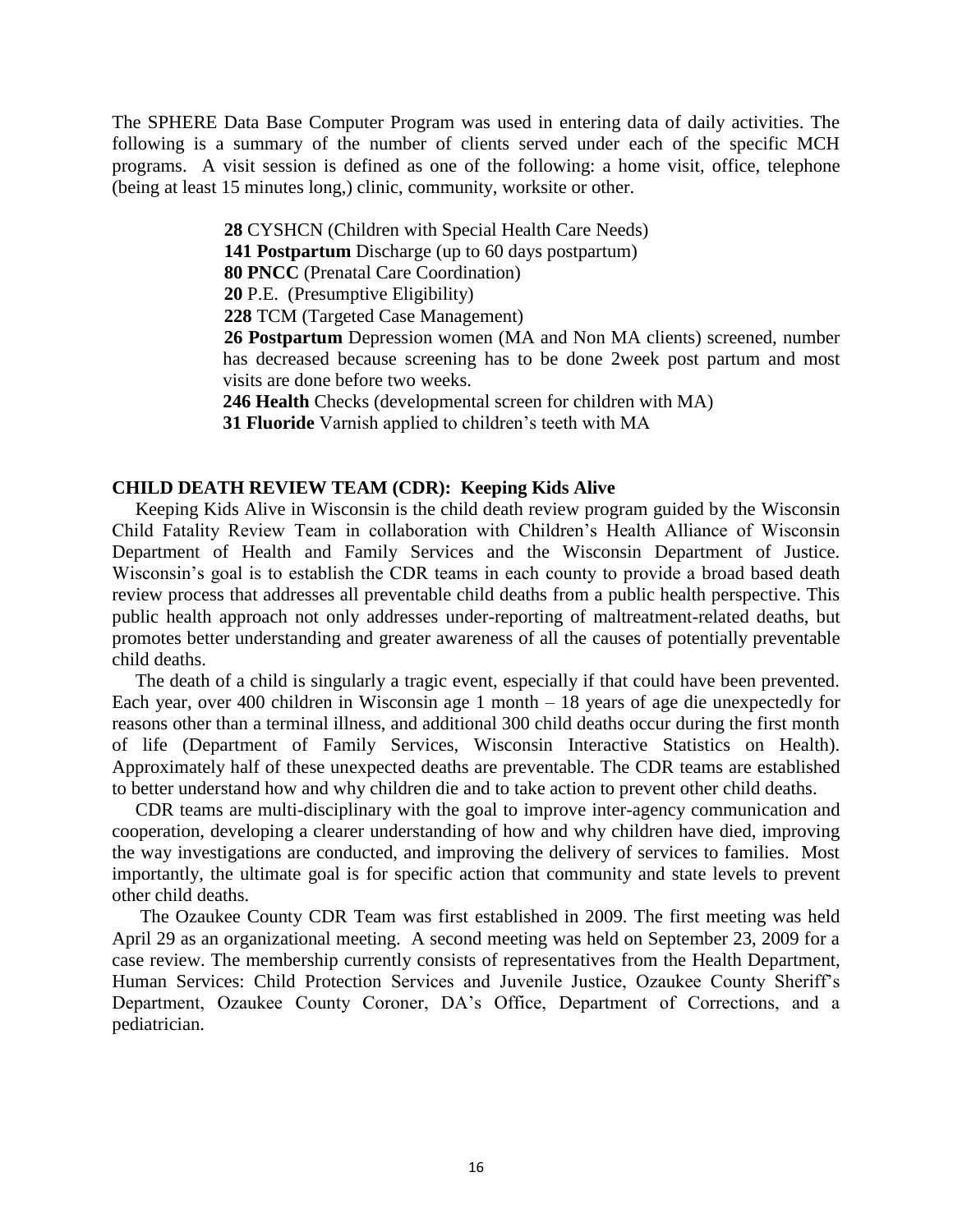#### **2009 School Health Screenings**

 School Health Screenings, which include vision and hearing screenings, will be discontinued after December 31, 2009 due to county budgetary constraints. A task force was formed to brain storm on ways to assist districts with these important health screenings. The task force met on and off through the year and had input from most districts. Letters/emails were sent to the school administration staff, district medical advisors, school nurses, school speech and hearing specialists, school parent groups, and school board presidents to inform the schools of the county budget decisions and the potential impact on their student populations. Some districts may continue screenings using the county screening equipment. School districts would assume the management of the vision and hearing screening programs if they choose and some schools may decide not to continue the school health screenings program in any capacity.

#### **Scoliosis Screening:**

Scoliosis screenings were not conducted this year due to county budget cuts. The only district to screen students was the Port Washington/Saukville district, which has their own district nurse conduct school screenings.

#### **Hearing:**

Hearing and vision screening programs were conducted in each Ozaukee County school from September through December 2009. Preschools were also offered the hearing screening services for children ages 4 and 5 in the spring of 2009. A Health Screening Technician with occasional RN assistance, and a large contingent of parent volunteers at each school, performed the hearing and vision screenings.

 If a hearing difficulty was identified during the initial screening, a hearing recheck was provided 4-6 weeks later at the child's school. If the student did not pass the hearing recheck, a letter with recommendations was sent to parents. Our hearing screening program served children ages 4 to grade 3, and any other age level if a parent or school staff requests a screening. Parents of students who fall below our screening threshold are sent a letter explaining the screening results. Parent responses to hearing referral letters are collected throughout the year and are added to the statistics as they are received.

#### **Vision:**

 Our vision screening program served children ages 4 through grade 8, and any other school age if a parent or school staff person makes a screening request. Distance vision screening was performed at each Ozaukee County school in the fall. If any deficiency is suspected, a letter of recommendations was sent to the parent/guardian. The Public Health department also offers free vision and hearing screenings for age 4 through adult in our office throughout the year by appointment.

 Kindergarten students were also screened for color deficiencies and depth perception either on the same day as distance screening or on a separate occasion in the fall or spring of the year. Parents of students who may potentially have a color or depth deficiency are called by the Public Health nurses or are sent a letter explaining screening results for their child.

 Treatment recommendations are collected and added to our statistics as they are received throughout the school year. These responses come from the parents.

VISION USA—The Wisconsin Project provides free eye exams to eligible children age 18 and under from low-income working families who have no eye health insurance. Services are donated by volunteer optometrists and may be limited in some areas. Applications are available at schools and our public health office. Eligibility requirements must be met to qualify. Local Lion's Clubs are very active in vision preservation and will assist with funding vision needs on a case by case basis.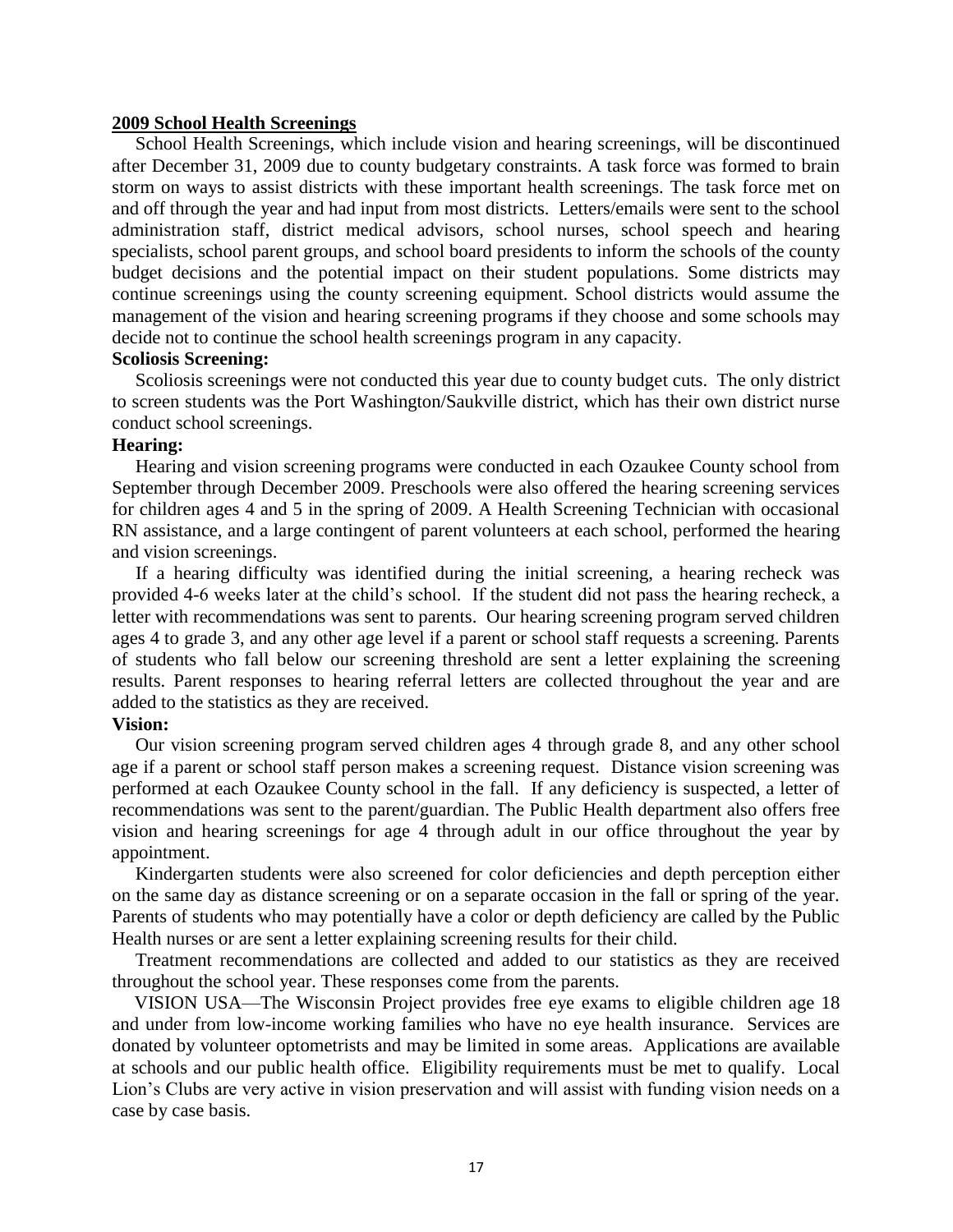| 2009 Hearing Statistics by Grade Level |                 |                          |                              |                 |                                   |  |  |  |
|----------------------------------------|-----------------|--------------------------|------------------------------|-----------------|-----------------------------------|--|--|--|
| Grade                                  | <b>Screened</b> | *Rescreened              | Referred                     | % Referred      | from Rescreen Treatment Responses |  |  |  |
| <b>ECH</b>                             | 64              |                          |                              |                 |                                   |  |  |  |
| PRESCHOOL                              | 514             | 53                       | 10                           | 19%             |                                   |  |  |  |
| $4\mathsf{K}$                          | 283             | 20                       | $\sqrt{2}$                   | 10              | $\overline{c}$                    |  |  |  |
| 5K                                     | 761             | 56                       | $\overline{7}$               | 13              | $\mathbf 1$                       |  |  |  |
| $\mathbf{1}$                           | 761             | 44                       | $\ensuremath{\mathsf{3}}$    | $\overline{7}$  | ä,                                |  |  |  |
| $\mathbf{2}$                           | 860             | 56                       | $\sqrt{5}$                   | 9               | 1                                 |  |  |  |
| $\ensuremath{\mathsf{3}}$              | 821             | 47                       | $\boldsymbol{9}$             | 19              | 3                                 |  |  |  |
| $\overline{\mathbf{4}}$                | 10              | $\overline{c}$           | $\overline{1}$               | 50              |                                   |  |  |  |
| $\overline{5}$                         | 16              | $\overline{\mathbf{4}}$  | $\mathbf 1$                  | 25              |                                   |  |  |  |
| $\,6$                                  | 20              | $\overline{2}$           | $\overline{2}$               | 100%            |                                   |  |  |  |
| $\boldsymbol{7}$                       | 17              |                          |                              | $0\%$           |                                   |  |  |  |
| $\bf8$                                 | $17$            |                          | L                            | $0\%$           |                                   |  |  |  |
| $\boldsymbol{9}$                       |                 |                          |                              |                 |                                   |  |  |  |
| $10$                                   | ٠               | $\overline{\phantom{0}}$ | $\qquad \qquad \blacksquare$ |                 |                                   |  |  |  |
| 11                                     | -               | -                        | -                            |                 | -                                 |  |  |  |
| 12                                     |                 |                          |                              |                 |                                   |  |  |  |
| <b>TOTAL</b>                           | 4,144           | 284                      | 40                           | $\overline{14}$ | $\overline{7}$                    |  |  |  |

### **See following tables for Hearing and Vision numbers:**

\* Rescreened numbers may include students that were absent on the original screening date. \*\*Treatment responses continue to come in through the spring and summer and are added to the statistics.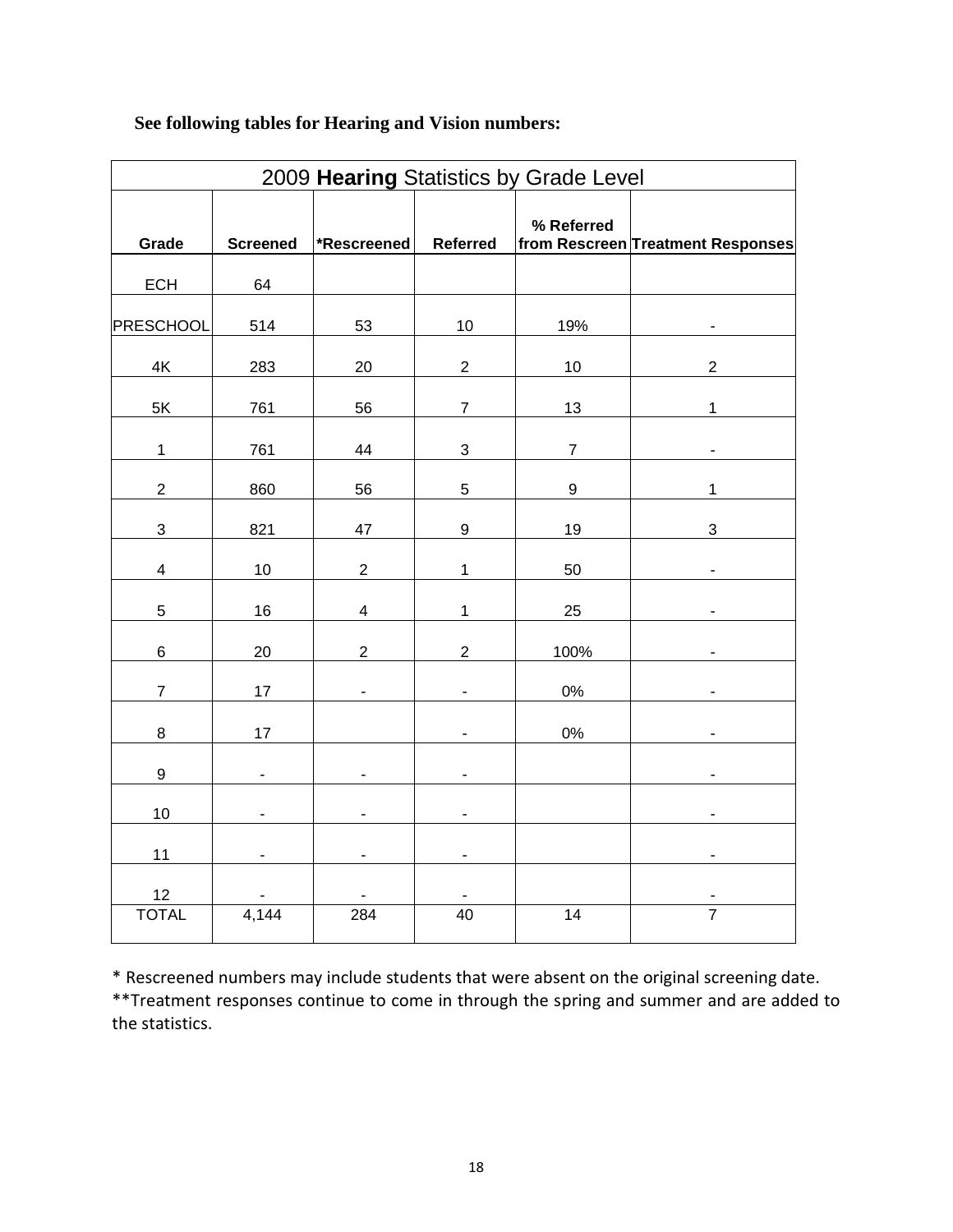|                           | 2009 Vision Statistics by Grade Level |                          |                          |                             |                            |  |  |  |  |
|---------------------------|---------------------------------------|--------------------------|--------------------------|-----------------------------|----------------------------|--|--|--|--|
| Grade                     | <b>Screened</b>                       | *Rescreened              | <b>Referred</b>          | % Referred<br>from Rescreen | <b>Treatment Responses</b> |  |  |  |  |
| <b>ECH</b>                | 64                                    | $\blacksquare$           | ä,                       |                             |                            |  |  |  |  |
| <b>PRESCHOOL</b>          | $\blacksquare$                        | $\overline{a}$           |                          |                             |                            |  |  |  |  |
| 4K                        | 289                                   | 31                       | 21                       | 68                          | 3                          |  |  |  |  |
| $5\mathsf{K}$             | 796                                   | 114                      | 61                       | 54                          | 5                          |  |  |  |  |
| $\mathbf{1}$              | 783                                   | 72                       | 38                       | 53                          | $\ensuremath{\mathsf{3}}$  |  |  |  |  |
| $\overline{2}$            | 878                                   | 78                       | 38                       | 49                          | $\mathbf{1}$               |  |  |  |  |
| $\ensuremath{\mathsf{3}}$ | 840                                   | $71$                     | 48                       | 68                          | 5                          |  |  |  |  |
| $\overline{\mathbf{4}}$   | 846                                   | 86                       | 53                       | 62                          | 10                         |  |  |  |  |
| $\overline{5}$            | 904                                   | 84                       | 59                       | 70                          | 3                          |  |  |  |  |
| $\,6$                     | 918                                   | 101                      | 71                       | 70                          | $\overline{\mathbf{4}}$    |  |  |  |  |
| $\boldsymbol{7}$          | 885                                   | 84                       | 48                       | 57                          | $\ensuremath{\mathsf{3}}$  |  |  |  |  |
| $\bf 8$                   | 957                                   | 88                       | 51                       | 58                          | $\mathbf{3}$               |  |  |  |  |
| $\boldsymbol{9}$          | $\blacksquare$                        | $\overline{\phantom{a}}$ | $\overline{\phantom{a}}$ |                             | $\blacksquare$             |  |  |  |  |
| 10                        |                                       |                          |                          |                             |                            |  |  |  |  |
|                           | $\overline{\phantom{0}}$              | $\overline{\phantom{a}}$ | -                        |                             | $\overline{\phantom{0}}$   |  |  |  |  |
| 11                        |                                       | $\blacksquare$           | ۰                        |                             |                            |  |  |  |  |
| 12                        |                                       | $\blacksquare$           | L,                       |                             | L.                         |  |  |  |  |
| <b>TOTAL</b>              | 8,160                                 | 809                      | 488                      | 60                          | 40                         |  |  |  |  |
|                           |                                       |                          |                          |                             |                            |  |  |  |  |

\*Rescreened numbers includes absentees from first day of screening.

\*\*Treatment responses continue to come in through the spring and summer and are added to the statistics.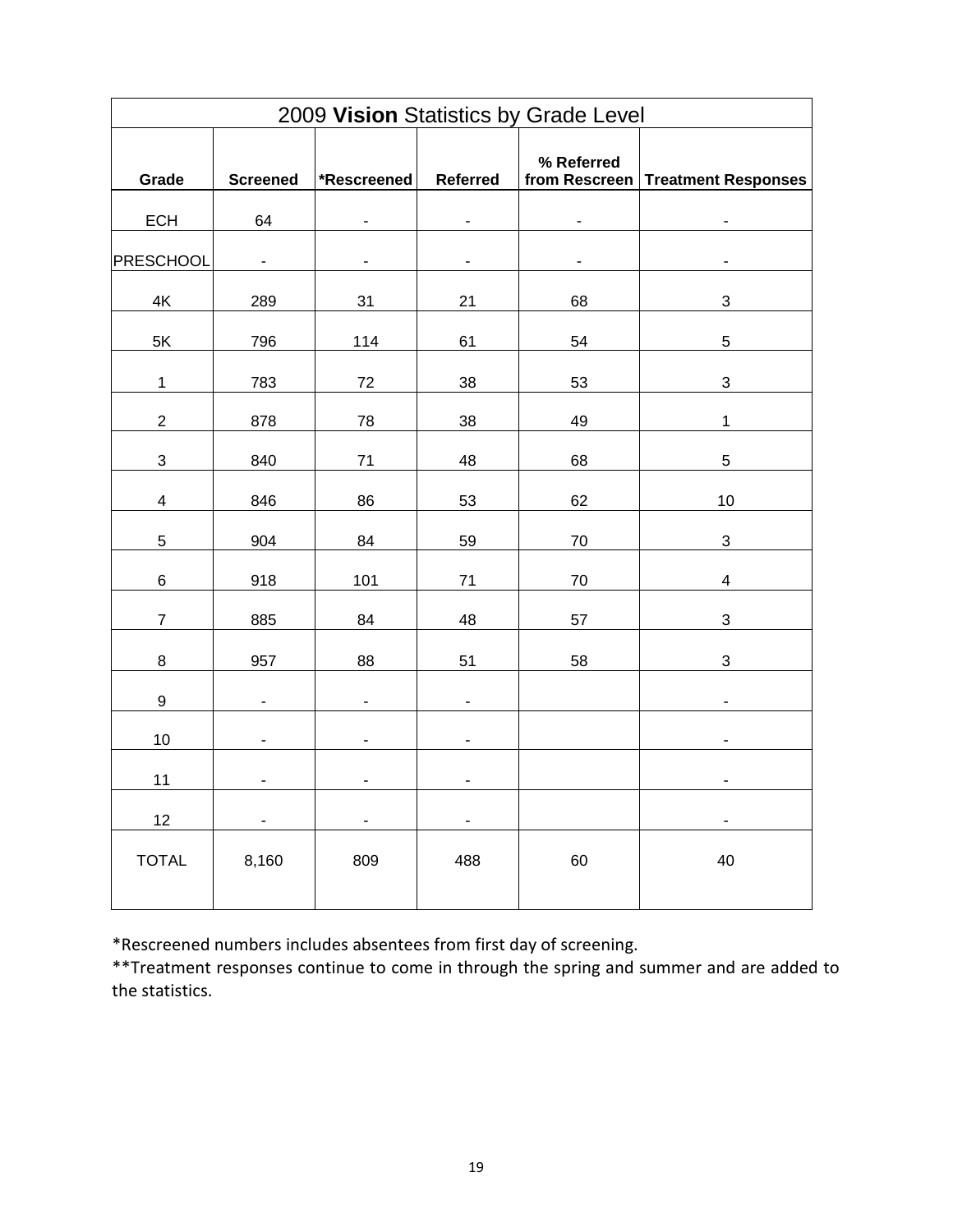#### **2009 HEARING SCREENING FOR PRESCHOOL**

| <b>Pre School</b>                                      | <b>City</b> | # Kids<br>Indicated     | #<br><b>Screened</b> | #<br><b>Absent</b>      | # at<br>Return<br><b>Visit</b> | #<br><b>Referred</b> | date of<br>screening | date re-<br>screening |
|--------------------------------------------------------|-------------|-------------------------|----------------------|-------------------------|--------------------------------|----------------------|----------------------|-----------------------|
| <b>CEDARBURG PRE-SCHOOL</b>                            | Cedarburg   | 95                      | 83                   | 12                      | 15                             | $\mathbf{1}$         | 3/4/2009             | 4/6/2009              |
| <b>COMMUNITY LEARNING CENTER (CLC)</b>                 | Port        | 32                      | 29                   | 3                       | $\Omega$                       | $\Omega$             | 3/2/2009             | <b>NA</b>             |
| CROSSROADS CHRISTIAN PRESCHOOL                         | Mequon      | 17                      | 16                   | $\mathbf{1}$            | $\overline{c}$                 | $\mathbf 0$          | 3/6/2009             | 4/6/2009              |
| DEZIGNED 4 KIDZ CHILD CARE CENTER                      | Meguon      | 20                      | 10                   | 10                      | $\Omega$                       | $\Omega$             | 2/4/2009             | <b>NA</b>             |
| EARLY CHILDHOOD COMMUNITY SCHOOL                       | Saukville   | 35                      | 34                   | $\mathbf{1}$            | 3                              | $\mathbf 0$          | 2/5/2009             | <b>NA</b>             |
| FAMILY TREE LEARNING CENTER, LLC                       | Cedarburg   | 10                      | 5                    | 5                       | 4                              | $\mathbf{1}$         | 2/9/2009             | 3/24/2009             |
| HEART OF THE VILLAGE CHILD CARE (Formerly Alice's)     | Thiensville | 6                       | 6                    | $\mathbf 0$             | $\Omega$                       | $\Omega$             | 2/12/2009            | <b>NA</b>             |
| HERE WE GROW PRESCHOOL AND CHILDCARE                   | Saukville   | 25                      | 19                   | 6                       | $\Omega$                       | $\Omega$             | 2/18/2009            | <b>NA</b>             |
| JCC BETH EI NER TAMID NURSERY SCHOOL                   | Mequon      | 21                      | 11                   | 10                      | 10                             | 0                    | 3/3/2009             | 3/16/2009             |
| <b>JUST 4 FUN LEARNING CENTER</b>                      | Grafton     | 15                      | 11                   | $\overline{4}$          | 5                              | $\Omega$             | 02/19/09             | 3/26/2009             |
| <b>KIDS KINGDOM</b>                                    | Mequon      | 32                      | 22                   | 10                      | 10                             | 0                    | 2/17/2009            | 3/16/2009             |
| <b>KIDS PORT</b>                                       | Port        | 6                       | 6                    | $\Omega$                | $\Omega$                       | $\Omega$             | 2/5/2009             | <b>NA</b>             |
| KINDERCARE (formerly Children's World Learning Center) | Meguon      | 20                      | 20                   | 3                       | 5                              | $\mathbf 0$          | 2/17/2009            | 4/6/2009              |
| LEED'S CHILD ENRICHMENT CENTER, INC.                   | Saukville   | $\overline{\mathbf{4}}$ | 4                    | $\overline{2}$          | 3                              | $\mathbf{1}$         | 2/18/2009            | 3/24/2009             |
| LITTLE RED SCHOOL HOUSE                                | Grafton     | $\overline{7}$          | $\overline{7}$       | $\Omega$                | $\Omega$                       | $\Omega$             | 2/23/2009            | <b>NA</b>             |
| MARY LINZMEIER PRESCHOOL and Children's Educare        | Meguon      | 13                      | 12                   | $\mathbf{1}$            | $\Omega$                       | $\Omega$             | 3/16/2009            | <b>NA</b>             |
| <b>MATC DAY CARE</b>                                   | Meguon      | 5                       | 5                    | $\mathbf 0$             | 0                              | $\Omega$             | 2/4/2009             | <b>NA</b>             |
| MEQUON JEWISH PRE-SCHOOL                               | Mequon      | $\boldsymbol{9}$        | $\overline{7}$       | $\overline{2}$          | $\Omega$                       | $\Omega$             | 2/4/2009             | <b>NA</b>             |
| MEQUON MONTESSORI SCHOOL                               | Mequon      | 24                      | 23                   | $\mathbf{1}$            | $\overline{2}$                 | $\mathbf{1}$         | 3/3/2009             | 4/6/2009              |
| MEQUON PRE-SCHOOL                                      | Mequon      | 49                      | 41                   | 8                       | 0                              | $\Omega$             | 3/18/2009            | <b>NA</b>             |
| <b>OZAUKEE DAY CARE - Grafton</b>                      | Grafton     | 14                      | 9                    | 5                       | $\overline{0}$                 | $\mathbf 0$          | 2/19/2009            | <b>NA</b>             |
| OZAUKEE DAY CARE - Mequon                              | Mequon      | 14                      | 11                   | $\sqrt{3}$              | 0                              | $\mathbf 0$          | 2/12/2009            | <b>NA</b>             |
| PORT PRE-SCHOOL                                        | Port        | 33                      | 28                   | 5                       | $\Omega$                       | $\Omega$             | 02/11/09             | <b>NA</b>             |
| PRIDE and JOY PRE-SCHOOL - Mequon                      | Mequon      | 6                       | 6                    | $\mathbf 0$             | $\Omega$                       | $\mathbf 0$          | 02/04/09             | <b>NA</b>             |
| RANGELINE INN PRESCHOOL & CHILDCARE                    | Mequon      | 39                      | 32                   | $\overline{7}$          | 0                              | $\mathbf 0$          | 02/24/09             | <b>NA</b>             |
| ST. JOHNS PRE-SCHOOL - Fredonia                        | Fredonia    | 17                      | 13                   | $\overline{4}$          | 0                              | 0                    | 02/20/09             | <b>NA</b>             |
| ST. JOHNS PRE-SCHOOL - Port                            | Port        | $\overline{7}$          | $\overline{7}$       | $\Omega$                | $\Omega$                       | $\Omega$             | 2/10/2009            | <b>NA</b>             |
| ST. MATTHEW'S CHRISTIAN CHILD CARE                     | Port        | $6\phantom{1}$          | $\overline{c}$       | $\overline{\mathbf{4}}$ | 4                              | $\mathbf 0$          | 2/9/2009             | 3/24/2009             |
| <b>TOTAL = 28 SCHOOLS/DAYCARES</b>                     |             | 581                     | 479                  | 107                     | 63                             | 4                    |                      |                       |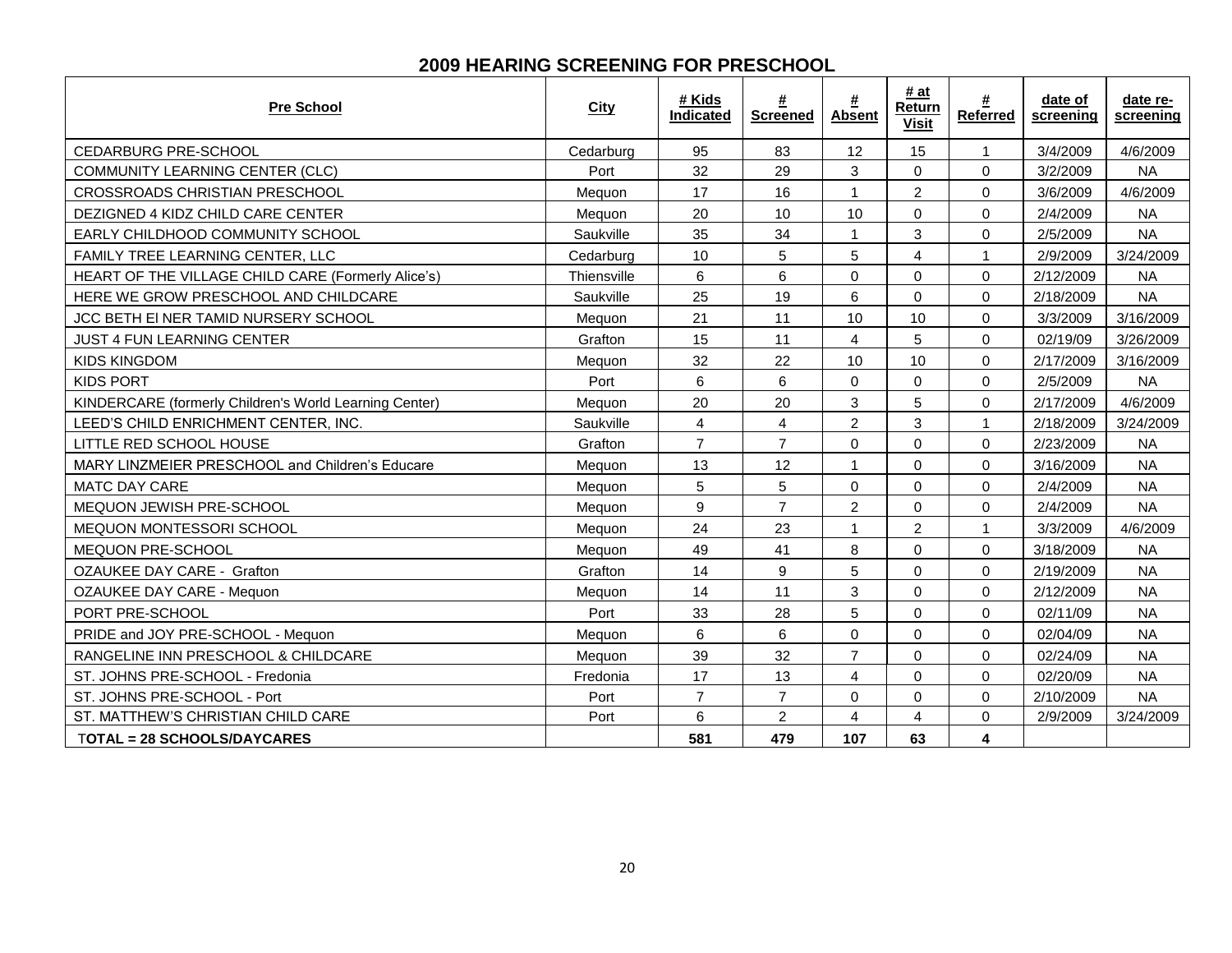#### **WIC: WOMEN INFANTS AND CHILDREN**

 In 2009 the Ozaukee County WIC Program served an average of 496 participants each month. The number of food packages issued this year was 5280. There were a total of 900 people (unduplicated) served by the program throughout the year.

Starting in January WIC implemented their new program, 'The New WIC Way: Foods and Focus'. This involved new food packages and educational messages; along with a strong focus on breastfeeding as the normal way to feed babies. WIC vouchers available with the program have different foods, new alternatives and different quantities of the foods offered. Each participant receives a nutrition and health assessment at each 6 month certification. Lead screening and needed immunizations are offered at each visit. This year, Seasonal Flu Vaccine along with the H1N1vacine, was offered to eligible clients after their WIC visit. A Public Health Nurse assesses every pregnant woman participating in WIC and offers her pregnancy/ parenting education along with information on available community resources. Breastfeeding continues to be recommended as the best nutrition for his or her baby to each pregnant participant. The Breastfeeding Peer Counselor continues to provide telephone support both prenatally as well as various times throughout the postpartum period. She also provides Breastfeeding Classes and home visits to those who need additional support. This year 81.6 % of moms (that were on WIC prenatally) initiated breastfeeding post delivery.

 Ozaukee County has 12 contracted vendors where clients can redeem their vouchers. In 2009, WIC drafts generated \$ 347,169.87

 This year the Farmers Market Nutrition Program was again offered in our WIC Program. Its major goal is to increase the choice and consumption of fresh fruits and vegetables and at the same time help promote greater business for local farmers. WIC participants also have a greater awareness of the local Farmers Markets and utilized this resource more than last year. In 2009, vouchers worth \$2307 were redeemed for recipients in Ozaukee County.

#### **Healthy Child Wellness Clinic:**

The program is designed to assist families with children between 0 and 18 years old, living in Ozaukee County who have: no medical insurance, insurance that does not cover well child check-ups, insurance with high deductibles and/or high out–of-pocket costs for families with a low to middle income who do not qualify for Medicaid or BadgerCare.

#### **A healthy child clinic visit is designed to:**

- keep the child healthy and up-to-date with immunizations against many childhood diseases.
- allow parents to ask questions and to discuss concerns about their child's overall health.
- give the doctor and parents the chance to talk about child safety and developmental issues.
- help identify health problems or growth and development delays and assist in referring children for additional services.

#### **Services Offered**

- Physicals provided by volunteer Pediatric, Family Practice, and/or General Practice Physicians.
- Child Health History review
- Screening and assessment of physical, dental, growth and development, and nutritional needs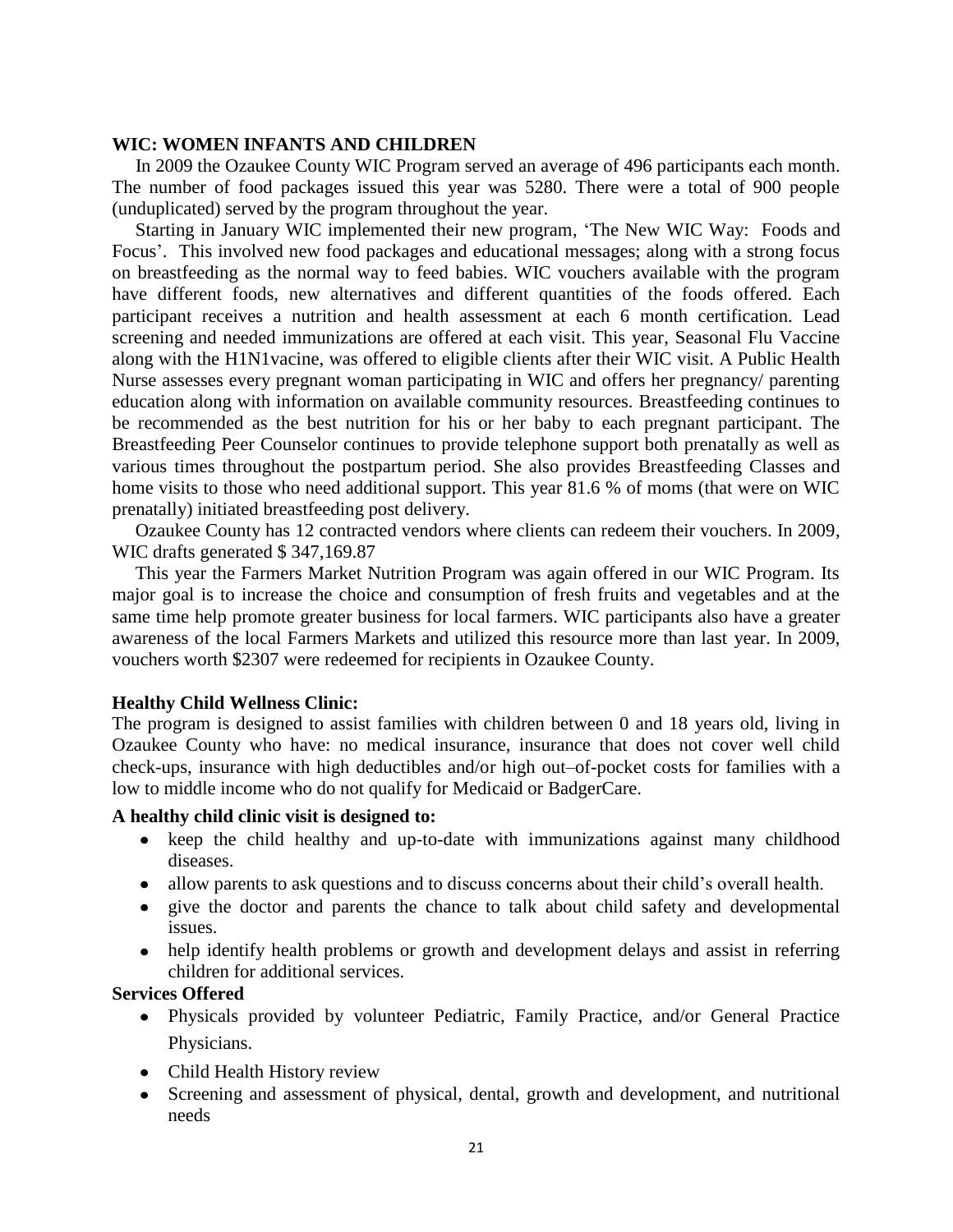- Hemoglobin (blood Iron) for children 1-18 years old and Lead screening for age 6 months through 5 years
- Hearing and Vision Screening
- Immunizations are available and given as needed
- Counseling on illness prevention, good nutrition, injury prevention, parenting and discipline are offered.
- Referrals will be made to other professional services as needed
- Clinics are held by appointment several times a year at the Health Department based on physician availability and services are provided by appointment.

**Well Child Service Providers:** Physician services were provided voluntarily by Mark Mitchell, MD. Nursing services, immunizations, hemoglobin and lead tests are provided by the Ozaukee County Public Health Department

#### **CHRONIC DISEASE AND INJURY PREVENTION**

Chapter 255 and HFS 140  $(1)(a)(4)$ 

#### **CARDIOVASCULAR RISK REDUCTION/BLOOD PRESSURE CONTROL PROGRAM:**

 Adult Health Screening & Education programs conducted by the Health Department were offered to Ozaukee County worksites again this year. Only one worksite participated (possibly due to economic restraints). This program provided blood pressure, cholesterol  $\&$  diabetes screening, identification of the individual participants' risk factors for heart disease & diabetes, and health counseling by a Registered Nurse.

 The Blood Pressure Control Program conducted by volunteers through the Health Department provides blood pressure screening at 3 Ozaukee County locations – Thiensville, Cedarburg, and Port Washington. Participants receive oral and written information regarding their screening results.

#### **PREVENTION GRANT: Consolidated Grant – Prevention Program Objective**

2009 was the  $3<sup>rd</sup>$  year that the Health Department was able to provide the "Sure Step" falls prevention program for seniors. The Health Department is the only Ozaukee County entity with a specially trained "Sure Step Assessor" able to provide this falls prevention program developed by the University of Wisconsin Falls Clinic. Participants receive an in-home, in-depth assessment of their risks for falling, written recommendations to reduce their risk of falling and referral to community resources as needed.

#### **WISCONSIN WELL WOMAN PROGRAM**

 The Wisconsin Well Woman Program (WWWP) provides preventive health screening services to low income, uninsured or underinsured women residing in Wisconsin. Breast and cervical cancer screening has been the primary reason for funding since 1994. The grant is provided by the U.S. Centers for Disease Control and Prevention and administered for the WWWP by the Wisconsin Department of Health and Family Services, Division of Public Health. Women screened and diagnosed with breast or cervical cancer may be eligible for Wisconsin Well Woman Medical Assistance (WWMA). WWMA pays for treatment of breast and cervical cancer.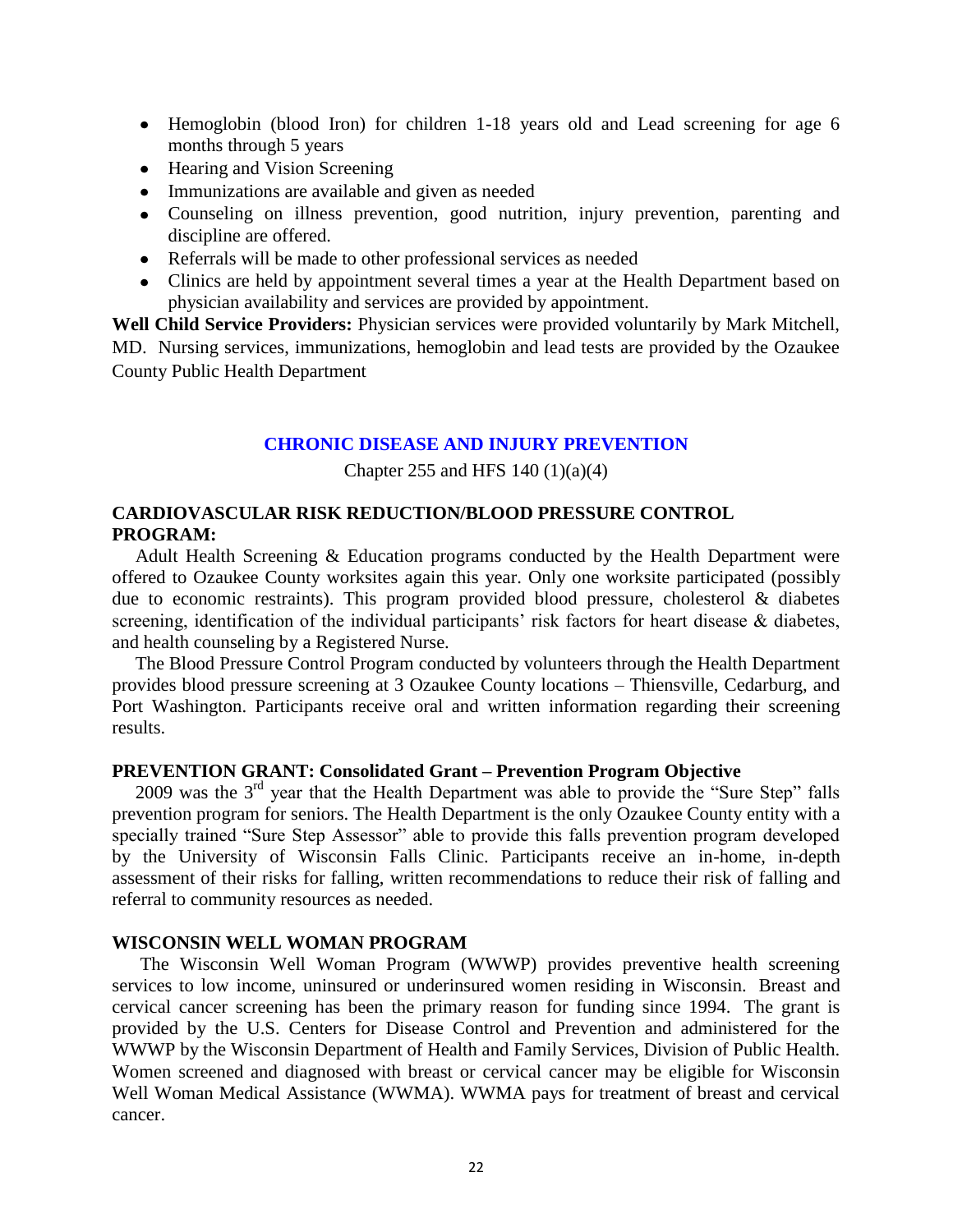WWWP also provides multiple sclerosis (MS) screening and support services. Women who have a high probability of having MS are referred to a primary care provider to start the MS assessment. Women who are determined to need further diagnostic testing are referred to a Regional MS Center. The program's primary focus continues to be breast and cervical screenings, and MS support services.

 Eligible women are enrolled through Ozaukee County's WWWP coordinator. The WWWP focuses on women who are age 35 through 64 with a household income at or below 250% of the current federal poverty level. In 2009, 68 women participated in the WWWP screenings. Fifteen (15) women had abnormal screenings and needed further evaluation and follow-up. Thirteen (13) women are currently enrolled in Wisconsin Well Woman Medical Assistance T-19 (WWMA) for treatment of cancer. Twelve (12) women are under treatment for breast cancer and one (1) for cervical cancer.

 For more information or to enroll in the WWWP contact the Ozaukee County Public Health Department at 262-284-8170 or 262-238-8170 Monday thru Friday between the hours of 8:30 AM to 5:00 PM.

#### **2009 OZAUKEE 100 FUND**

 The Ozaukee 100 Fund is administered through Columbia St. Mary's Foundation and provides financial assistance for full or partial payment of women's health screenings. The breast cancer screening portion of the program encourages 100% of women in Ozaukee County to have routine breast cancer screenings. Eligible women must live in Ozaukee County and would not otherwise be able to get needed screenings. Financial assistance for other health services is considered depending on availability of funds ear marked for general use. Women can use the health care provider of their choice for screenings. Enrollment for this program is through the Ozaukee County Public Health Department. For more information about the Ozaukee 100 call the health department Monday thru Friday between the hours of 8:30 AM to 5:00 P.M. at 262-284-8170 or 262-238-8170.

 In 2009, 27 women were screened through the Ozaukee 100 Fund. The work of the coalition is supported by tax deductible donations to Columbia St. Mary's Foundation Ozaukee. When donating, please specify if you wish your donation to be used for breast health or general use. Checks should be made payable to: CSM Foundation, 4425 N. Port Washington Rd. Glendale, WI 53212. In the lower left notes line on your check, please add "Ozaukee 100 Fund".

#### **TOBACCO CONTROL INITIATIVES**

 Ozaukee County Public Health Department maintains strong community partnerships in effort to control use of tobacco and decrease exposure to secondhand smoke.

 A Tobacco Prevention and Control grant was procured for 2009. Activities and strategies were in collaboration with tobacco control coalition coordinators from North Shore and Washington counties and included: a 10 minute coffee break with Mark Gottleib in February; a legislative breakfast for 40 community advocates hosted at the Feith Family YMCA in March, 5 local legislators attended for 3 presentations on the importance of smoke free air in Wisconsin; and a Women of Influence event in May with 130 women attending at the Washington County Fair Park to hear 4 dynamic presentations about smoke free air and healthy lifestyles.

 The Health Department maintains representation on the Ozaukee County ATOD Consortium, which annually renews a federal grant for education and prevention efforts with youth alcohol, drug, and tobacco use. The ATOD consortium must include members from a broad spectrum of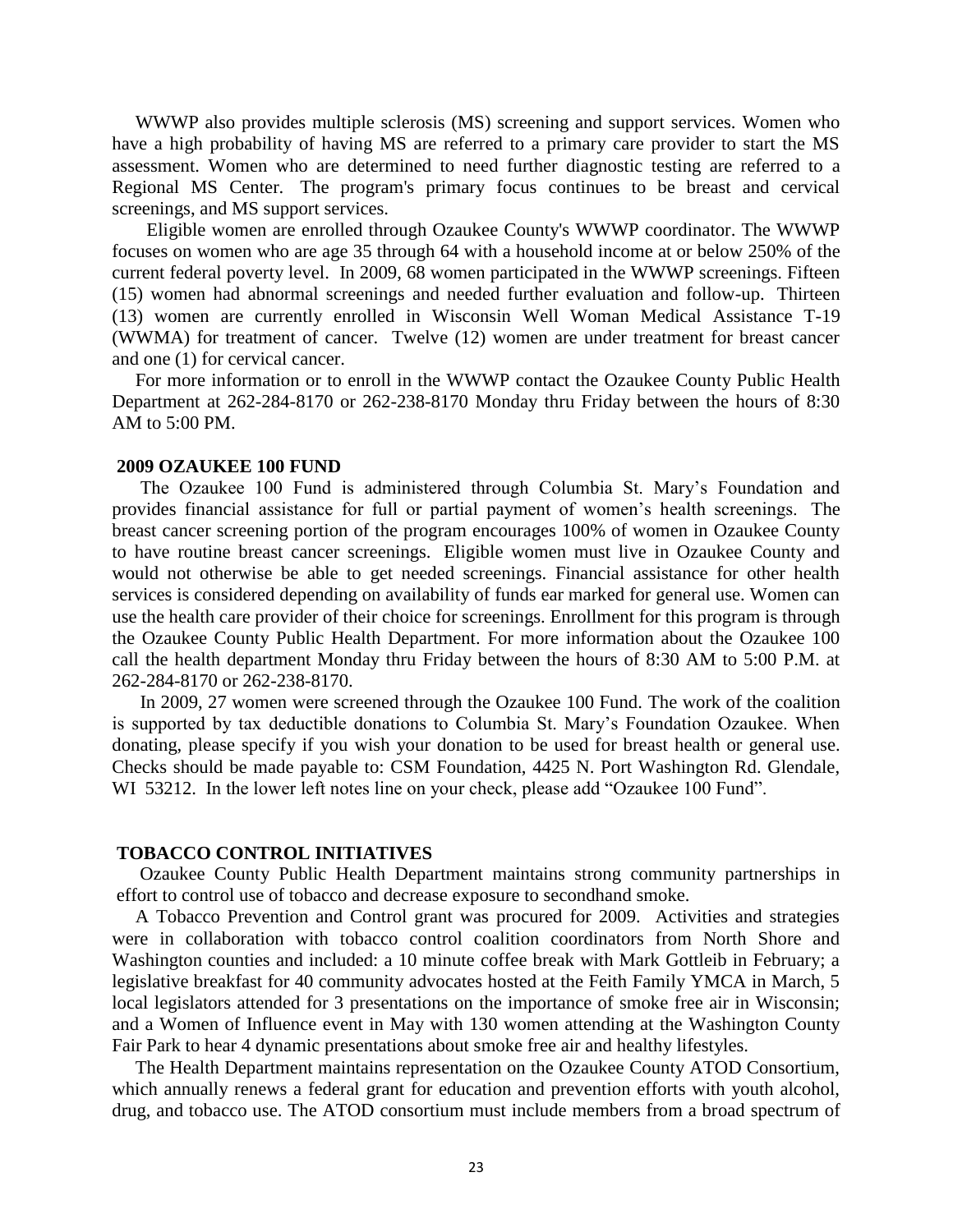community partners. This grant is from the Federal Drug-Free Communities Support Program, and its goal is to reduce or eliminate substance use by youth and eventually reduce use by adults.

 The Ozaukee Health Initiative (OHI) members are focused on monitoring community progress related to 5 health priorities: Overweight and Obese adults and children; Alcohol and Drug Use; Tobacco Use and Environmental Exposures; Preventive Health Screenings; and Increase Use of In-Home Carbon Monoxide Detectors. We will continue to monitor Tobacco Control activities in Ozaukee County.

#### **MIGRANT HEALTH**

 The Migrant Health program in Ozaukee County addresses health needs of migrant workers and their families. Approximately 120 Latino workers and their families came from southern Texas to work at the Lakeside Foods cannery in Belgium and their produce freezing plant in Random Lake. Most workers live in one of the two "migrant camps" in Belgium during their stay in Wisconsin, working May through November. These workers have low annual incomes; often have no health insurance, and minimal routine or preventive health care. Public health nursing service provided to the migrant population includes: health teaching, communicable disease follow-up, assistance with scheduling medical care appointments and coordination of care with other community agencies. There is a federally funded program for migrant workers outpatient health needs administered through Family Health/La Clinica Medical and Dental Center in Wautoma, WI. Public health nurses assist migrant workers to access providers who participate in a discounted voucher reimbursement program. Primary care, Chiropractic visits, Optometric visits, Dental care, Prescription drugs, Laboratory services, Radiology Imaging, and Radiology Interpretation are the voucher assisted services. These and many more outpatient healthcare needs are case managed by a public health nurse for the migrant workers. State of Wisconsin Vaccines for Children program and WIC services are also provided through our Public Health Department.

Highlights in 2009: The voucher program provided 10 individuals and families with outpatient medical services. Also, Family Health/La Clinica in Wautoma, WI sent their mobile medical van to Belgium twice (July and August). This mobile medical van provides many health services and screenings to migrant camp residents, such as physician assistant exams, blood work, prescriptions, and enrollment in state screening programs. If ongoing follow up is needed from the mobile medical van services, a public health nurse assists in connecting these workers to community resources and voucher health services.

Each year we give special thanks to those healthcare providers who have been very generous in meeting the migrant worker's healthcare needs in Ozaukee County. The following providers continue to participate in the Migrant Health voucher program:

- $\triangleright$  Dr. Celestino Perez and office staff.
- $\triangleright$  Dr. Salvador del Rosario and office staff
- Greenlane Family Practice Physicians, Dr. Raymond Bauer and staff
- Columbia St. Mary's Ozaukee Campus Hospital
- ▶ Columbia St. Mary's Charity Care Assistance Program
- $\triangleright$  Wisconsin Radiology Associates

Without the caring and assistance of these community partners, the Migrant Health Program would suffer, being unable to meet the immediate health needs of these workers and their families.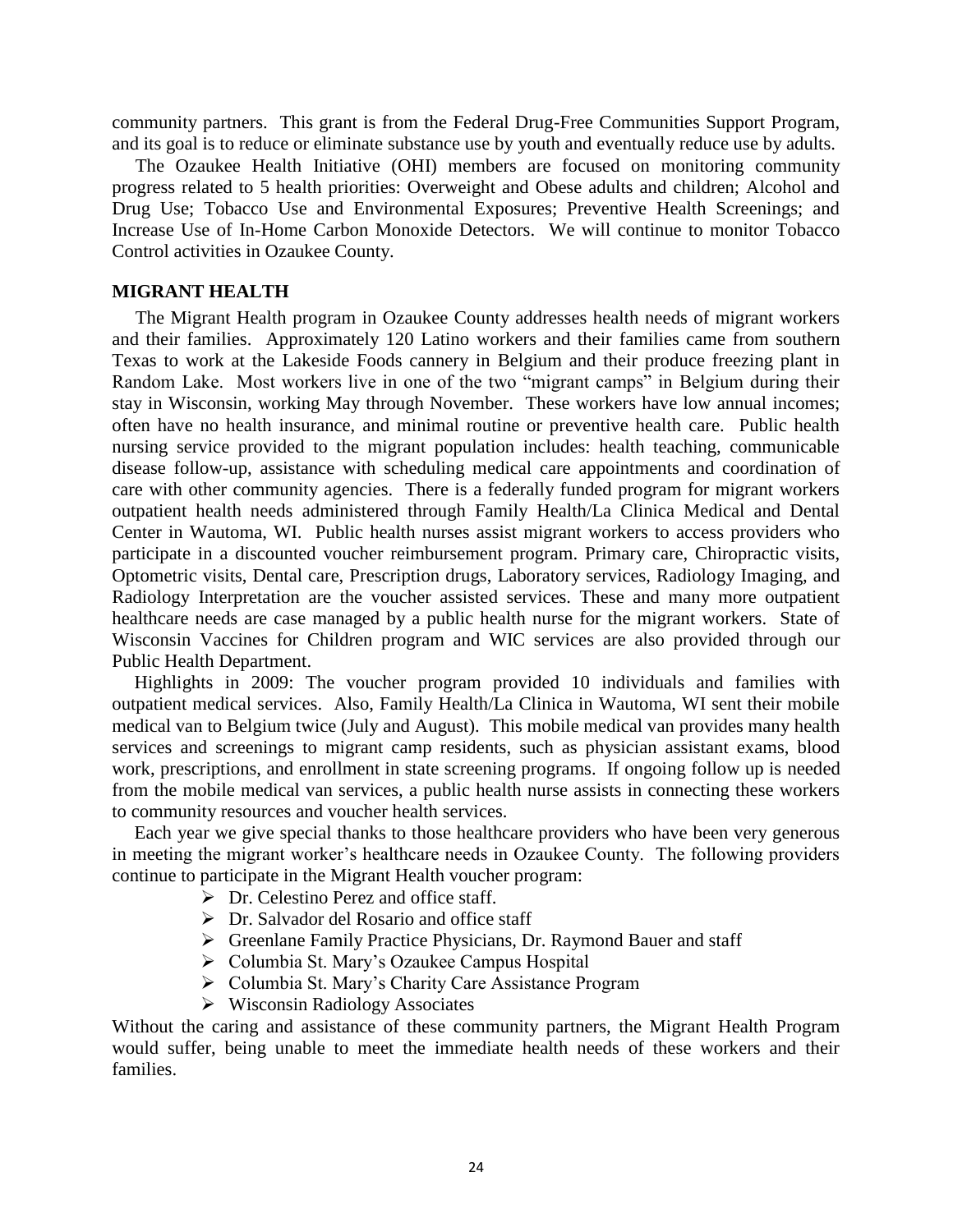#### **ENVIRONMENTAL HEALTH SERVICES**

Chapter 254 of the Wisconsin Public Health Statutes

#### **Environmental Health Specialist**

 This year the Environmental Health Specialist addressed over 1000 citizen environmental concerns. These concerns included issues of housing and home safety, lead, indoor air quality (mold), food safety, drinking, pond and beach water quality, pest and animal control, sewage, solid and hazardous waste, radon, asbestos, West Nile Virus, occupational health, and emergency preparedness.

 Many of the duties of the EHS have included providing consultation to citizens and staff on environmental issues, investigation of potential human health hazards, writing press releases, maintaining aspects of the department website, presenting monthly statistics to the County Health and Human Services Board, grant writing, assisting nursing staff with H1N1 vaccination clinics, program development and administration.

 This year the Environmental Health Specialist completed the requirements of the transient non-community well sampling and inspection program. The program is funded by the WIDNR and the health department was reimbursed for each well sampled. A total of 192 public wells were sampled for bacteria and nitrates and 42 public wells were inspected.

 In response to last year's arsenic grant and continued well water quality concerns the EHS worked with the WIDNR, to determine if well water drinking supplies in the county had traces of arsenic present. In 2009 the EHS addressed over 500 citizen concerns for arsenic and/or well water testing In addition the EHS answered well owner issues and concerns about water treatment and well chlorination.

 From June through September the EHS assisted the health department with an USEPA funded beach monitoring program at Upper Lake Park and at Harrington State Park. The EHS sampled beach water and the analysis for E. coli was completed by the City of Port Washington Water Utility. The EHS regularly attended WIDNR Beach Advisory Workgroup meetings to discuss and share information relative to administration of this field program and reported to the Health and Human Services Board via an end of beach season summary.

 This year the EHS again assisted Concordia University to conduct their own beach program. Concordia University has a high priority public beach which opened June  $15<sup>th</sup>$ . The EHS guided University staff and students through the details of beach monitoring, posting, and data entry. This year staff from Concordia University monitored Lion's Den.

 The health department continues its effort to reduce childhood lead exposure and to identify children that have been lead poisoned. The department provides free blood lead screening to children ages six months to less than six years at WIC, primary care clinics, and upon request. The total number of children screened in the county in 2009 was 707. This department screened 30 children or 4 % of that total. Of the total number of children screened, 9 cases or 1.9% had levels of blood lead that would be a serious health concern. In all cases, PHN's and EHS's work jointly to provide both information and services. Families are provided counseling on proper nutrition and lead hazard reduction techniques. The department provides a no-cost HEPA vacuum to parents for use in the home. Case management by a Public Health Nurse is provided when necessary, as per state protocol. The EHS conducts home risk assessments, which include lead inspection and the collection of lead samples. This year State Division of Health (DHS) grant funding provided for the lead abatement of two homeowner properties. Windows were replaced in eligible properties in Port Washington and in Saukville.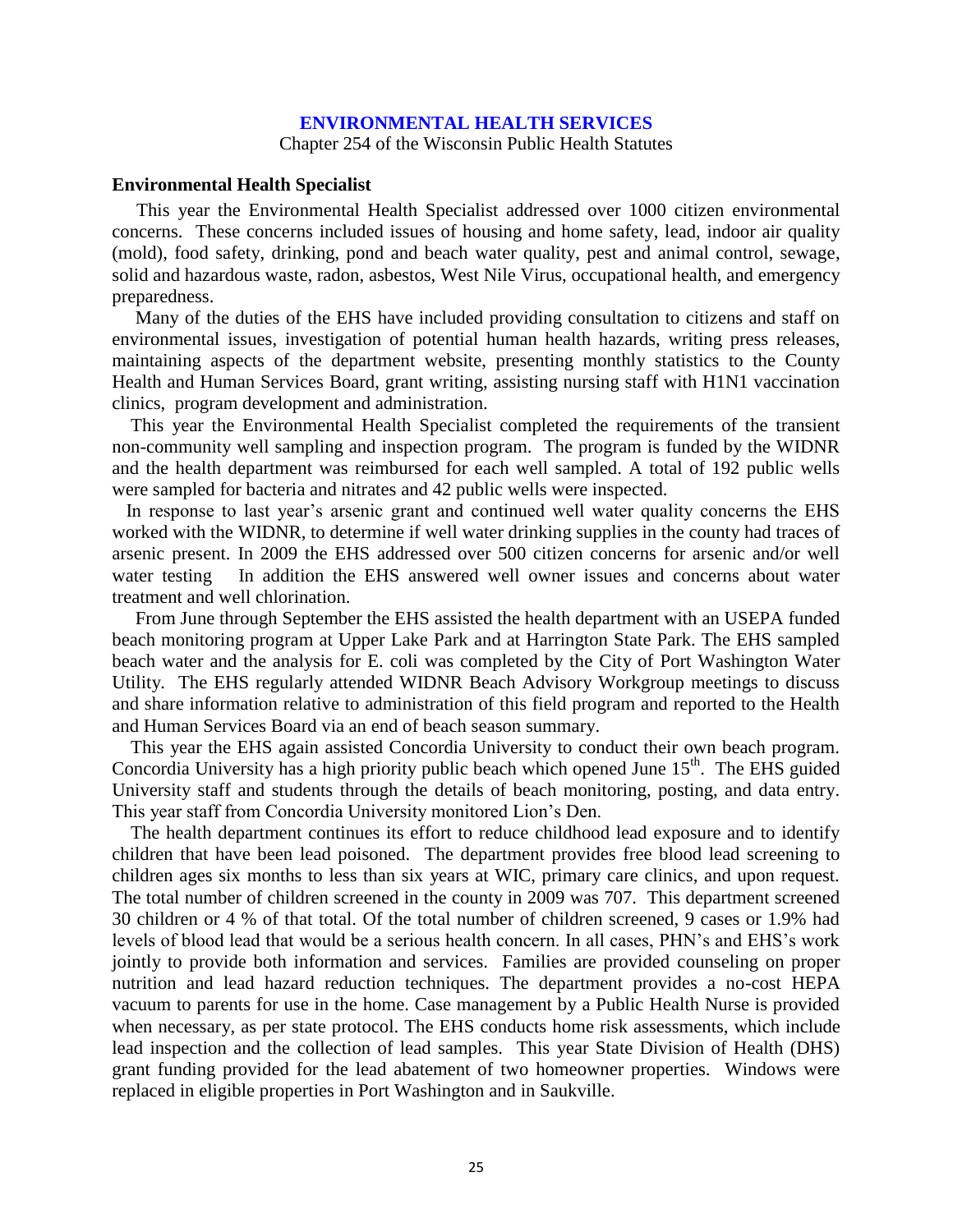In 2009 the health department continued to administer the HOME rental and homeowner rehab programs. At years end the health department completed six homeowner projects. This year the EHS applied for a Lead Hazard Control Grant thru the State Department of Commerce. The grant was awarded to the health department and funds lead hazard control projects in 2010 and 2011. 2009 is the last year for county allocations from the HOME program.

 Also in 2009 the health department applied for and received a radon outreach grant from the DHS. Citizens from the county received instruction and radon screening kits. A total of 261 radon tests were completed by homeowners in the county. The health department provided appropriate follow up and consultation when necessary.

#### **EMERGENCY PREPAREDNESS PROGRAM GRANTS:**

 2009 was a very noteworthy year for emergency preparedness planning. The Health Department achieved all of the required grant objectives and, along with the entire world, was confronted with a pandemic influenza. Ozaukee County Public Health Department received two grants regarding emergency preparedness; Public Health Emergency Plan Grant (PHEP) and the Cities Readiness Initiative (CRI) Grant. The CRI grant term goes from August  $1<sup>st</sup>$  to July 31st, while the PHEP Grant is based on the traditional calendar year.

 This report will first address the grant objectives and then highlights of the events that took place as a result of the 2009 Novel H1N1 Virus, the pandemic influenza. Ozaukee County Public Health Department (OCPHD) met and or exceeded all of our grant objectives. The objectives cover the following areas: Planning, Training, Assessment of Plans, Exercises and Drills, and Serving the At Risk Population. In addition, this year an objective involved the reorganization of the Public Health Consortiums.

#### **Some of the highlights based on the objectives include:**

**Planning:** OCPHD continued to work on the Public Health Emergency Plan (PHEP), which includes such areas as surveillance, reporting, medicine distribution, alternative plans for distributing medications/ vaccines, public messaging, risk communication, tactical communication, resource management and activation. Working on this planning process has involved many partners. We work with state, regional and local partners. After April, when the Novel H1N1 virus was identified, our partners expanded to the federal level with the Centers for Disease Control (CDC) and even a global level with the World Health Organization (WHO). We received great support from all levels. We could not have done it without the state and federal resources. We also could not do our planning without our local partners. Some of our local partners include: Columbia St. Mary's Hospital – Ozaukee Campus, Medical Clinics, Long Term Care Residential Facilities (Nursing Homes and CBRFs), Sheriff's Department and Local Law Enforcement Agencies, Fire & EMS, Concordia University, Milwaukee Area Technical College, Public and Private Schools, VOAD (Voluntary Organizations Active in Disasters), Chambers of Commerce, Ozaukee County Emergency Management, Human Services, ADRC, County Clerks Office, Highway Department, Maintenance Department, Technology Resources, Non-Profit Agencies, American Red Cross, Churches, Bus Companies, Day Care Centers and Preschools, Dentists, Funeral Homes, Libraries, Municipalities, Senior Centers, Ozaukee Volunteer Center and more. Planning has also moved us forward in the area of Communications. We are working with systems such as ESPONDER, WEDSS, MyStateUSA, Ham Radio Operators, and 800Trunking Radios. Some of these systems are more finely tuned than others and we will continue to push forward in this area during 2010 to ensure continuous improvement.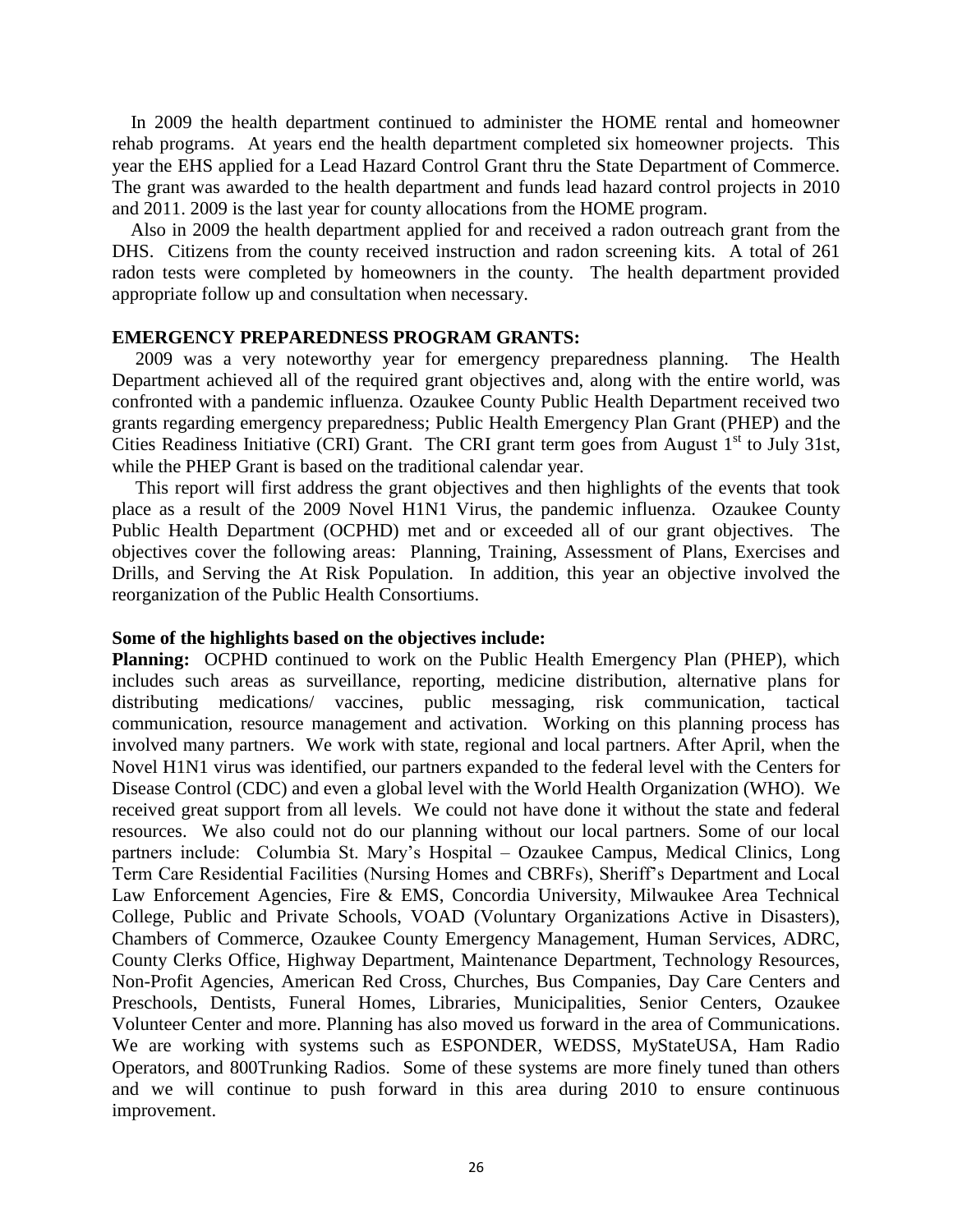- **ESponder:** is a software solution that enables multiple first response entities to share critical information when collaborating in the preparation, response, resolution, and review processes associated with daily activities, events, and incidents.
- **WITrac:** Wisconsin Tracking, Resources, Alerts and Communication. WITrac is a tool that hospitals use to alert and communicate with each other and with their emergency response partners, not only in an emergency, but also on a day-to-day basis.
- **WEDSS:** The Wisconsin Electronic Disease Surveillance System (WEDSS) is a secure, web-based system designed to facilitate reporting, investigation and surveillance of communicable diseases in Wisconsin. It is designed for public health staff, infection control practitioners, clinical laboratories, clinics, and other disease reporters. It was used to track H1N1 cases in the state of Wisconsin.
- **MyStateUSA**: Is a communication alert system for notifying key personnel, or alerting the all or portions of the general public by sending multiple types of time-sensitive messages: voce, text and image of multiple types of device- land line, cell phone, pager and other devices.

**Training / Assessments:** We participated in a standardized assessment to determine a baseline for Core Competencies for all Public Health Workers based on their role in a public health emergency**.** This information will be used by the State to determine trainings that they will offer. In addition, locally we will take this information to develop an internal training plan. We also offered and participated in trainings in 2009 including: several trainings related to redundant and tactical communication, alternative dispensing methods, antiviral medication treatment models and emergency preparedness with partners such as schools and hospitals.

**Exercises and Drills:** The CDC designated and the State required us to document outcomes of performance measures in 14 different areas. These areas were chosen to determine if our agency would be able to have an effective response to a variety of public health emergencies. The measures included such areas as National Incident Management, Communication, Investigation, Surveillance and Reporting, Isolation and Quarantine, Public Messaging, Communicating with Partners, Tactical Communication Systems, and demonstration that we work on improving our plans after an Exercise. Some of the Exercises we participated in were: Documenting our response to the Novel H1N1 pandemic, Mass Clinic Exercise in FDL County, Closed Point of Distribution Site at Washington County, Active Shooter Exercise at Concordia University, Tabletop Exercise Port Washington Active Shooter, Full Scale Active Shooter at an elementary school, Homeland Security Exercise – Decontamination, OCPH & HS Tabletop Exercise Managing an event using ESponder for Special Populations and H1N1 Mass Clinics were used to test our through put, set up and flow.

**Serving the At Risk Population -** OCPHD facilitates the Special Populations Emergency Planning Committee meetings. This committee is made up of individuals from OCPHD, Emergency Management, Lasata Nursing Home, American Red Cross, Quad County Public Health Consortium, and Ozaukee County Human Services (The Director of HS and several of the managers that serve elderly, individuals with physical, emotional and cognitive disabilities serve of this committee.) We also have representation from Community Care, which works closely with Human Services.

This group has been working diligently on identifying areas of need and developing strategies to meet the needs. During 2009, we met on January 27, February 11, March 2, April 9, May, June 24, October 13, and December 15. In addition we facilitated a Tabletop Exercise that involved the above groups and Law Enforcement, Fire/EMS, and County Officials.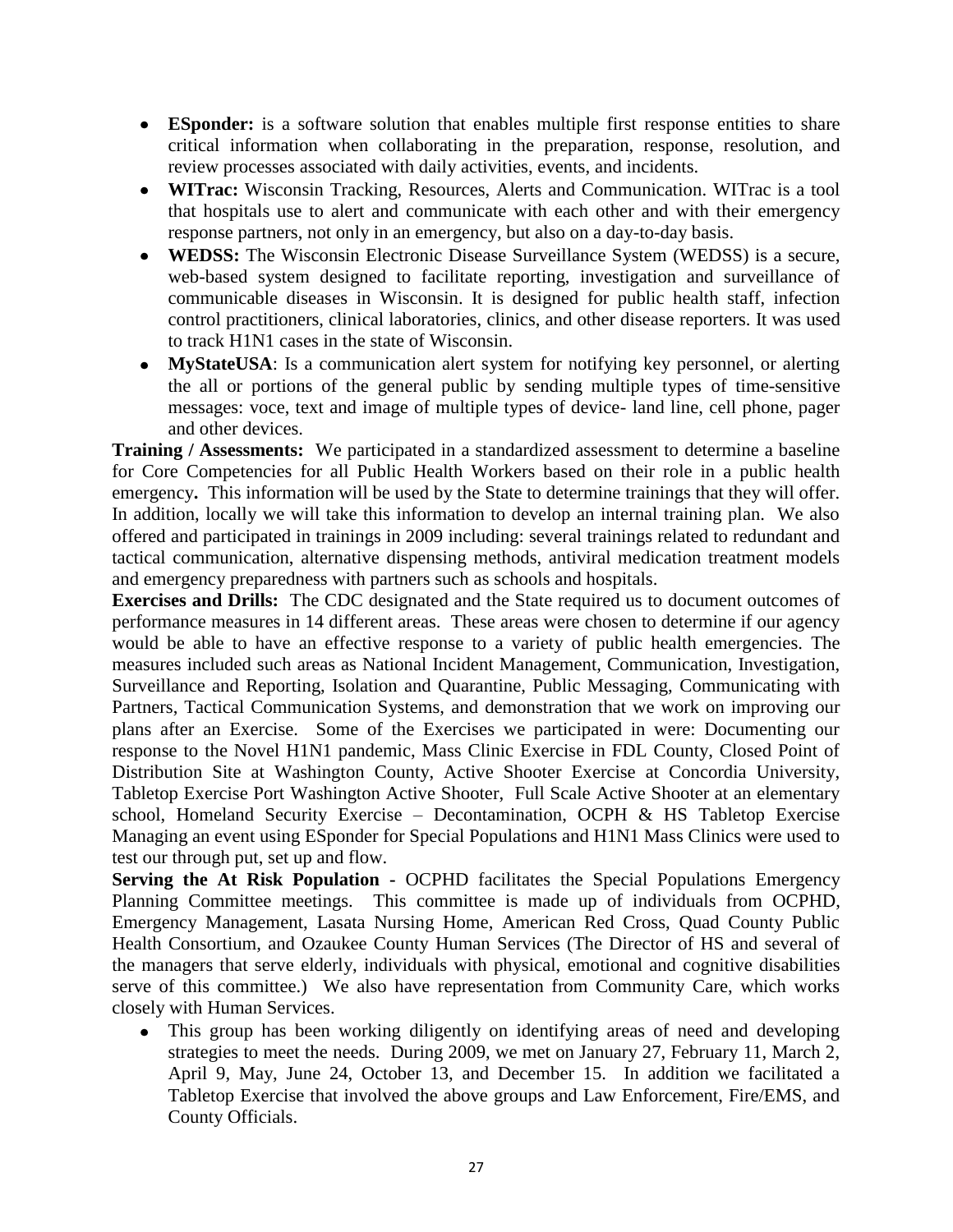This Committee has accomplished a great deal this year and will be implementing a Voluntary Registry for vulnerable individuals in 2010 and will continue to develop special needs shelter plans. OCPHD is also collaborating with this group to be more effective in communicating with this population. We have worked hard and we are seeing results.

**Reorganization of Public Health Consortiums:** In 2009, we were part of the Quad County Public Health Consortium with Washington, Sheboygan and Fond du Lac Counties. We have been reorganized and as of January 1, 2010, we will be a part of the Five County Consortium with Kenosha, Racine, Walworth and Washington Counties.

#### **Highlights from the H1N1 Response:**

- April 26, 2009 was the beginning of an incredibly busy time for Public Health. It was the beginning of our public health emergency response to the 2009 novel H1N1 Virus. Both the Federal and State government declared a state of emergency for public health.
- Communication was very intense. We were receiving an enormous amount of communication from the CDC, State Division of Public Health and health care providers. We were participating in daily and then later weekly teleconferences to ensure we were able to respond appropriately. We were sending voluminous amounts of information out to partners via blast faxes and email distribution lists.
- Enhanced surveillance, reporting and investigation systems were implemented.
- Educating the public was happening in a variety of ways.
- Public Information and working with the media was frequent.
- Resource management and inventory management systems were being tested. Supplies were limited.
- Met with Healthcare partners to discuss and plan for dealing with limited supplies, sharing supplies and discussing ethical decision making when supplies are scarce.
- Guidance for treatment, testing, reporting, and containment measures were ever changing.
- Monitoring information, completing case investigations, surveillance, isolation and education and outreach efforts were ongoing through out the summer.
- Began Seasonal Flu Vaccination Clinics in September.
- September and October were months of reaching out to many partners by providing presentations. This increased our communication and our education opportunities. It also lessened rumors and / or false information.
- Our email distribution lists were expanding, as they were quick and effective.
- No vaccine was available until October 2009.
- October we held several H1N1 Vaccination Clinics for Healthcare workers and high risk individuals.
- We also held two mass clinics serving the identified target groups. In addition, we provided vaccine to individuals by appointment in the office.
- School Based Clinics were in our plans. Our school based clinics were cancelled because of the limited supply of vaccine available to our county.
- In November we held seven public H1N1 Vaccination Clinics and vaccinated individuals by appointment in the office. Many of these appointments were serving WIC clients, Well Women clients and other individuals that access public health services.
- OCPHD administered approximately 6,100 vaccines from October  $1<sup>st</sup>$  to November  $30<sup>th</sup>$ .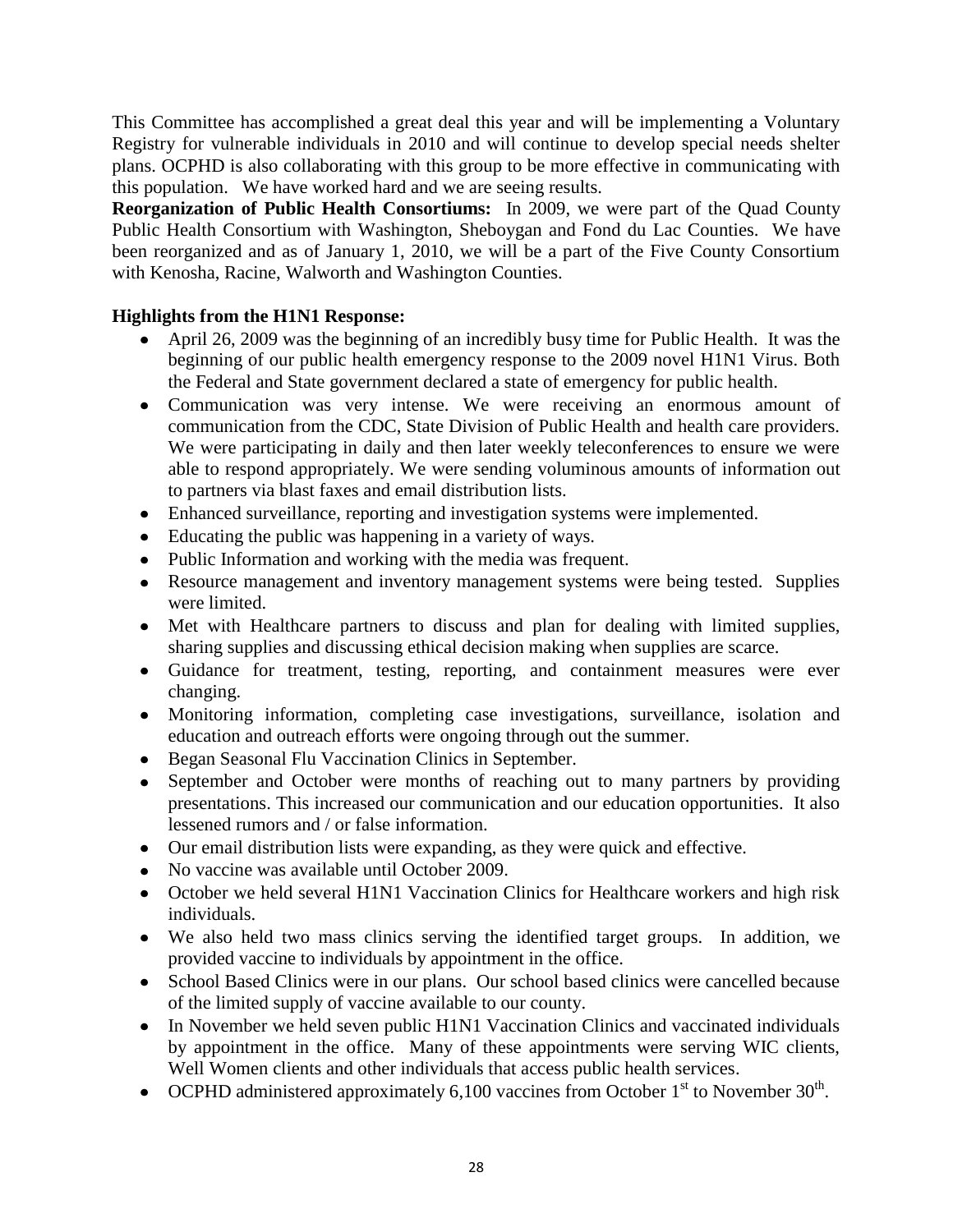- December we held five public clinics. These were open to anyone wishing to receive the vaccine. The vaccine was plentiful in December. We also went to five school districts within the county, vaccinating staff from all of the public and private schools. We provided a clinic at Concordia University, to vaccinate all of the students and continued to vaccinate individuals and families that access public health program and services.
- All of the clinics that OCPHD held were structured using the Incident Command System (ICS). The Command Structure consisted of the Incident Commander, Operations, Planning and Logistics, Liaison Officer, Safety Officer and Public Information Officer.
- December showed that our numbers attending clinics was beginning to decline and we began looking at modifying our clinic structure and location of the clinics as soon as mid January.
- December we administered 2.483 vaccines.
- Since OCPHD first received H1N1 vaccine, October 1, 2009 and through December 31, 2009, we have administered 8,617 vaccines. In addition to the H1N1 Vaccine, OCPHD has also administered 6,200 seasonal flu vaccines. We continued to provide updates regarding our Vaccination Clinics via our website and our Hotline. In addition we sent our schedules out to many groups and organizations via email distribution groups. Some of the groups include Chambers of Commerce, Churches, Schools, Day Care Centers, Colleges & Universities, Libraries, Municipalities, Law Enforcement, Fire/EMS, Funeral Homes, Bus Companies, Non-Profit Agencies, Special Population Planning Groups, Hospital, Businesses, and our Administrative Medical Review Committee for Pandemic Influenza. There were 27 email distribution groups, reaching out to more that 430 groups and organizations throughout the county.

Preparedness planning proved both critical and effective in 2009. We were challenged by a pandemic influenza. Gratefully, it has thus far been classified as a pandemic of moderate severity. Our plans were tested by real events. We learned from our experiences and made adjustments as we moved forward. Ultimately, we were able to serve and protect many individuals and families in our county.

#### **OTHER PROGRAMS**

#### **COMMUNITY ASSESSMENT:** HFS 140.04 (1) (a) 1, 2.

The State of Wisconsin Division of Public Health directs each county health department to perform a community assessment at approximately every five years. Ozaukee County received results in 2009 from a Community Health Survey performed every three years. This data has been reviewed by the OHI (Ozaukee Health Initiative) who is revising and recommending health priorities for Ozaukee County. The Ozaukee County five year Health Plan is currently being drafted by the OHI and will be finalized by the end of March 2010. Previous Health priorities for Ozaukee County are the following:

- o Overweight or obese adults and children.
- o Alcohol and drug use.
- o Tobacco use and environmental tobacco exposure.
- o Preventive health screenings.
- o Increase presence of Carbon Monoxide detectors in homes.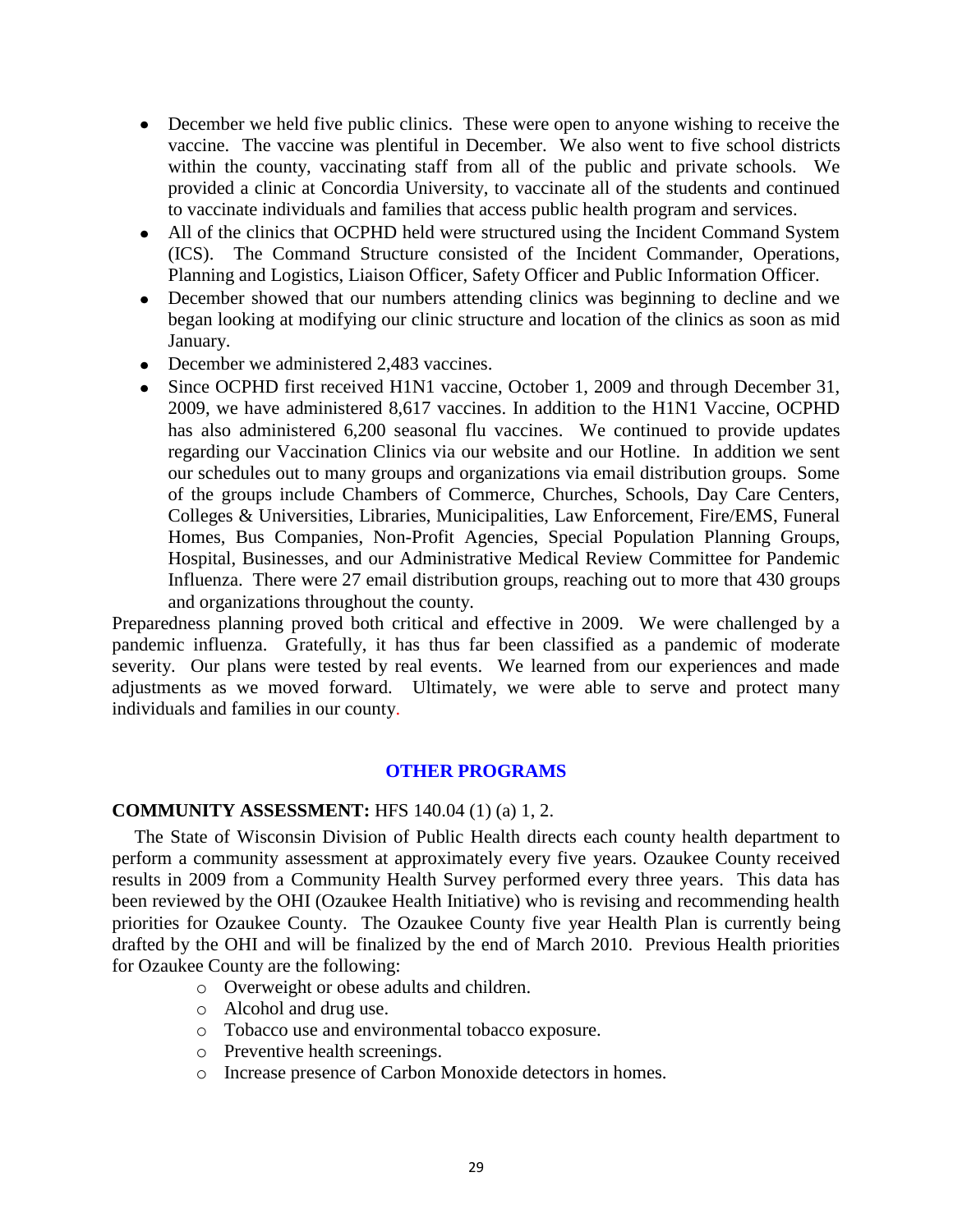Community Health Surveys are pursuant to the Wisconsin Division of Health's priority, "Healthiest Wisconsin 2020". The Ozaukee County Community Surveys were conducted by JVK Research to gather information on the health practices and health-related behavioral risks of residents.

The most recent survey performed in 2008 can be viewed via this link on our web page:

<http://www.aurorahealthcare.org/yourhealth/comm-health-reports/art/2008-ozaukee-county-report.pdf> Community Assessment Survey results from previous years will also be available on this Aurora Healthcare website.

Each year, public health grants received from the State Division of Health are based on Health Priorities selected from Community Assessment Survey results. Grant objectives are strongly based on data gathered from these Community Health Surveys.

The Ozaukee Health Initiative (OHI) is a group of county and community members who review the health survey results, and continuously monitor community activity relating to our health priorities. OHI membership currently includes: chairperson is a County Board Supervisor and previous Board of Health chairperson; Director of Ozaukee Public Health Department; an additional County Board Supervisor; an Ozaukee County Public Health Nurse; the Director of Ozaukee Human Services; the Director of Ozaukee County Planning, Resources, and Land Management; the Manager of Ozaukee Community Programs; the Columbia St. Mary's Ozaukee Campus Director of Operations; the Director of Programming at the Saukville Feith Family YMCA; and the primary programming Specialist at Ozaukee Council, Inc. We are also fortunate to have an epidemiologist available for consultation at the State Division of Public Health Southeast Regional Office in Milwaukee.

Through networking in the OHI membership and the Community Assessment Survey process from the State Division of Health, Ozaukee County is able to keep apprised of community needs as they arise, rather than chase a problem which may have grown too large for effective intervention.

#### **NURSING STUDENT PRECEPTOR PROGRAM**

 Ozaukee County public health department participates in providing public health clinical experiences to undergraduate and BSN completion nursing students. In 2009 the health department provided three universities with clinical experiences.

 The health department provided experiences to four students from Concordia University, three of these students were in the BSN completion program. Two students were from the University of Wisconsin Oshkosh, one of the students spent the summer semester with us. One student from the University of Milwaukee was with the health department from August thru mid December.

 The Emergency Preparedness Coordinator taught two classes of nursing students at Concordia University and one class at Milwaukee Area Technical College about emergency preparedness.

#### **VOLUNTEERS:**

Public Health and the citizens of Ozaukee County benefited from many hours of service from many generous people who gave their time and talents for our public health programs.

Ten volunteers donated 119.5 hours at our Blood Pressure and Adult Health Screenings. One volunteer donated 160 hours of service to our Children with Special Health Care Needs program. One volunteer donated 30 hours at our immunization clinic in Mequon. An estimated 400 volunteers donated 350 hours of service to the school hearing and vision programs at our schools. Approximately 83 volunteers donated approximately 489 hours at our flu/pneumonia and HINI clinics.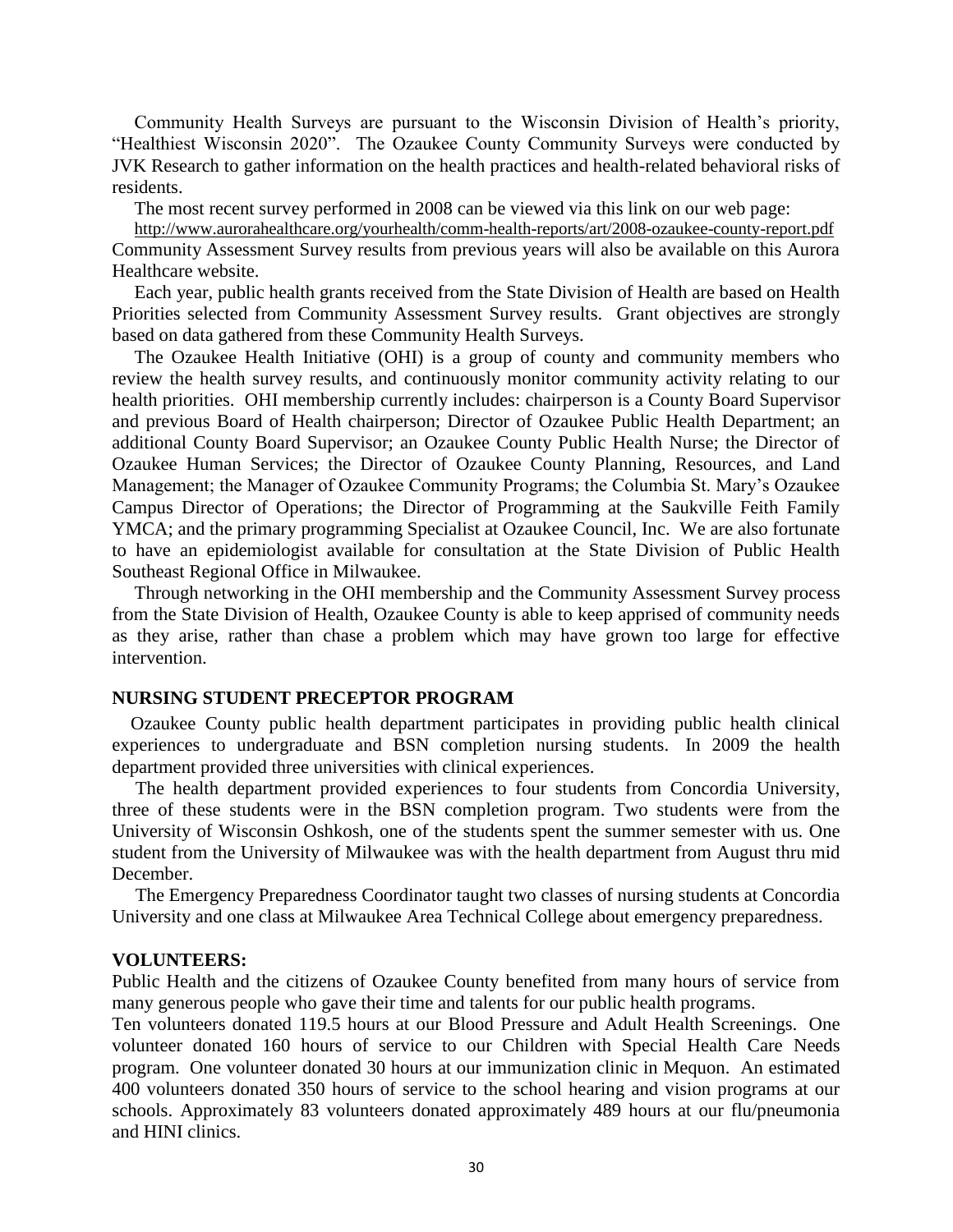#### **Health Data and Information for Ozaukee County Web Links:**

The health department maintains current information and links for health issues on their web page. WEB page: **<http://www.co.ozaukee.wi.us/PublicHealth/index.html>**

Ozaukee County Health Profiles by year: <http://dhs.wisconsin.gov/localdata/counties/ozaukee.htm>

Ozaukee County Burden of Tobacco: [http://www.medsch.wisc.edu/mep/downloads/Documents/technical\\_reports/Burden%20of%20T](http://www.medsch.wisc.edu/mep/downloads/Documents/technical_reports/Burden%20of%20Tobacco%202006.pdf) [obacco%202006.pdf](http://www.medsch.wisc.edu/mep/downloads/Documents/technical_reports/Burden%20of%20Tobacco%202006.pdf)

Burden of Suicide: <http://www.mcw.edu/display/docid20172/BurdenofSuicideinWisconsinReport.htm>

Burden of Suicide for Ozaukee County: <http://www.mcw.edu/FileLibrary/Groups/InjuryResearchCenter/pdf/Ozaukee.pdf>

Wisconsin Health Rankings 2009: <http://www.countyhealthrankings.org/wisconsin/ozaukee>

Wisconsin Health Rankings 2008: <http://www.pophealth.wisc.edu/UWPHI/pha/wchr.htm>

Ozaukee County Health Rankings snapshot 2008: <http://www.pophealth.wisc.edu/UWPHI/pha/wchr/2008/snapshots/ozaukee.pdf>

Environmental Health Tracking, Division of Public Health: <http://165.189.78.7/EPHTWebsite/default.aspx>

Burden of Injury, Ozaukee: <http://dhs.wisconsin.gov/health/injuryprevention/pdffiles/injuryreport.pdf>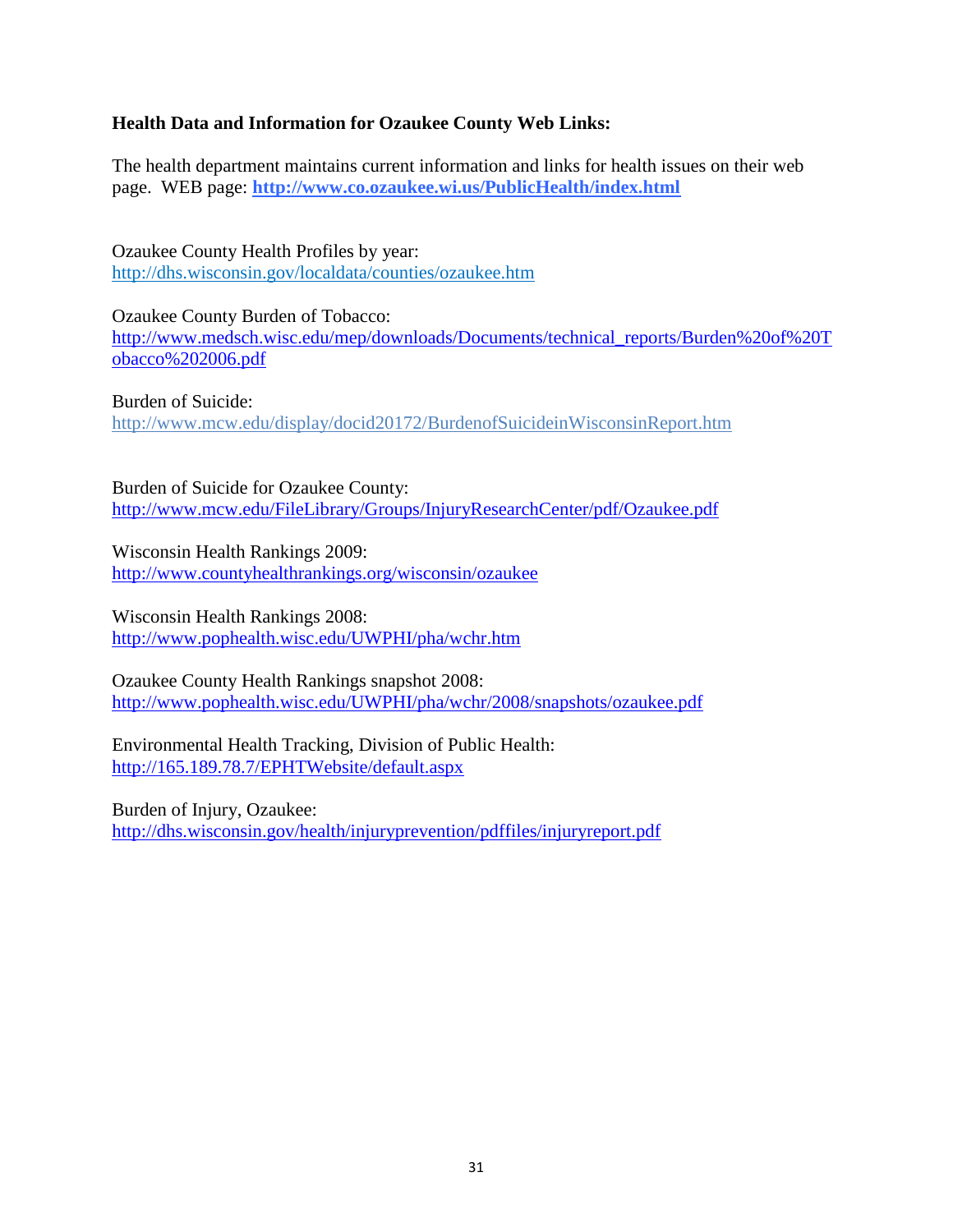| <b>REPORTABLE DISEASES-DIAGNOSED CASES</b>        | Fred./Belg.  | Port/Sauk.     | <b>Grafton</b> | Cedarburg      | <b>Meg/Thien</b> | <b>Total</b><br>2009 | <b>Total</b><br>2008 | <b>Total</b><br>2007 |
|---------------------------------------------------|--------------|----------------|----------------|----------------|------------------|----------------------|----------------------|----------------------|
| Amebiasis                                         |              |                |                |                |                  | $\mathbf 0$          | $\overline{2}$       | n/a                  |
| Blastomycosis                                     |              |                |                |                | $\mathbf{1}$     | $\mathbf{1}$         | $\mathbf{1}$         | $\mathbf{1}$         |
| Campylobacter                                     | $\mathbf{1}$ |                | $\overline{2}$ | 3              | 9                | 15                   | 8                    | 18                   |
| <b>Cat Scratch Disease</b>                        |              |                |                |                |                  | $\mathbf 0$          | $\Omega$             | $\mathbf 0$          |
| Cryptosporidium                                   |              |                |                |                | $\mathbf{1}$     | $\mathbf{1}$         | 5                    | $\overline{7}$       |
| E. Coli 0157:H7                                   | $\mathbf{1}$ | $\mathbf{1}$   |                | 1              |                  | 3                    | $\overline{1}$       | $\mathbf{1}$         |
| E. Coli-shiga toxin positive (other than O157:H7) |              | $\mathbf{1}$   |                |                |                  | $\mathbf{1}$         | 4                    | $\overline{2}$       |
| Ehrlichiosis                                      |              |                |                |                |                  | $\Omega$             | $\Omega$             | $\mathbf{1}$         |
| Encephalitis                                      |              |                |                |                |                  | $\Omega$             | $\Omega$             | $\Omega$             |
| Giardia                                           |              | $\mathbf{1}$   |                | 1              |                  | $\overline{2}$       | 9                    | $\overline{13}$      |
| Haemophilus influenza B                           |              |                |                |                |                  | $\mathbf 0$          | $\Omega$             | $\mathbf 0$          |
| <b>Hepatitis A</b>                                |              |                |                |                |                  | $\mathbf 0$          | $\mathbf{1}$         | $\mathbf{1}$         |
| <b>Hepatitis B</b>                                |              | $\overline{c}$ |                | 3              | $\mathbf{1}$     | 6                    | $\overline{12}$      | $\overline{7}$       |
| <b>Hepatitis C</b>                                | 2            | 5              | 6              | 3              | 13               | 29                   | 17                   | 9                    |
| Histoplasmosis                                    |              |                |                |                |                  | $\mathbf 0$          | 2                    | n/a                  |
| H.I.V.                                            |              |                |                |                | $\overline{2}$   | $\overline{2}$       | 3                    | $\mathbf{1}$         |
| HUS (Hemolytic uremic syndrome)                   | $\mathbf{1}$ |                |                |                |                  | $\mathbf{1}$         | $\mathbf{1}$         | n/a                  |
| Influenza-H1N1 novel influenza virus              | 23           | 41             | 39             | 39             | 109              | 251                  | n/a                  | n/a                  |
| Kawasaki Syndrome                                 |              |                |                |                |                  | $\mathbf 0$          | $\mathbf{1}$         | 3                    |
| Legionairres                                      |              |                |                |                | 1                | $\mathbf{1}$         | $\mathbf 0$          | $\mathbf 0$          |
| Listeria                                          |              |                |                |                |                  | $\mathbf 0$          | $\mathbf 0$          | $\mathbf 0$          |
| Lyme Disease                                      | $\mathbf{1}$ | 5              | $\overline{7}$ | $\overline{2}$ | 6                | $\overline{21}$      | 3                    | 5                    |
| Malaria                                           |              |                |                |                |                  | $\mathbf 0$          | $\mathbf 0$          | $\mathbf{1}$         |
| Measles                                           |              |                |                |                |                  | $\mathbf 0$          | $\mathbf 0$          | $\Omega$             |

#### **2009 COMMUNICABLE DISEASE STATISTICS-OZAUKEE COUNTY**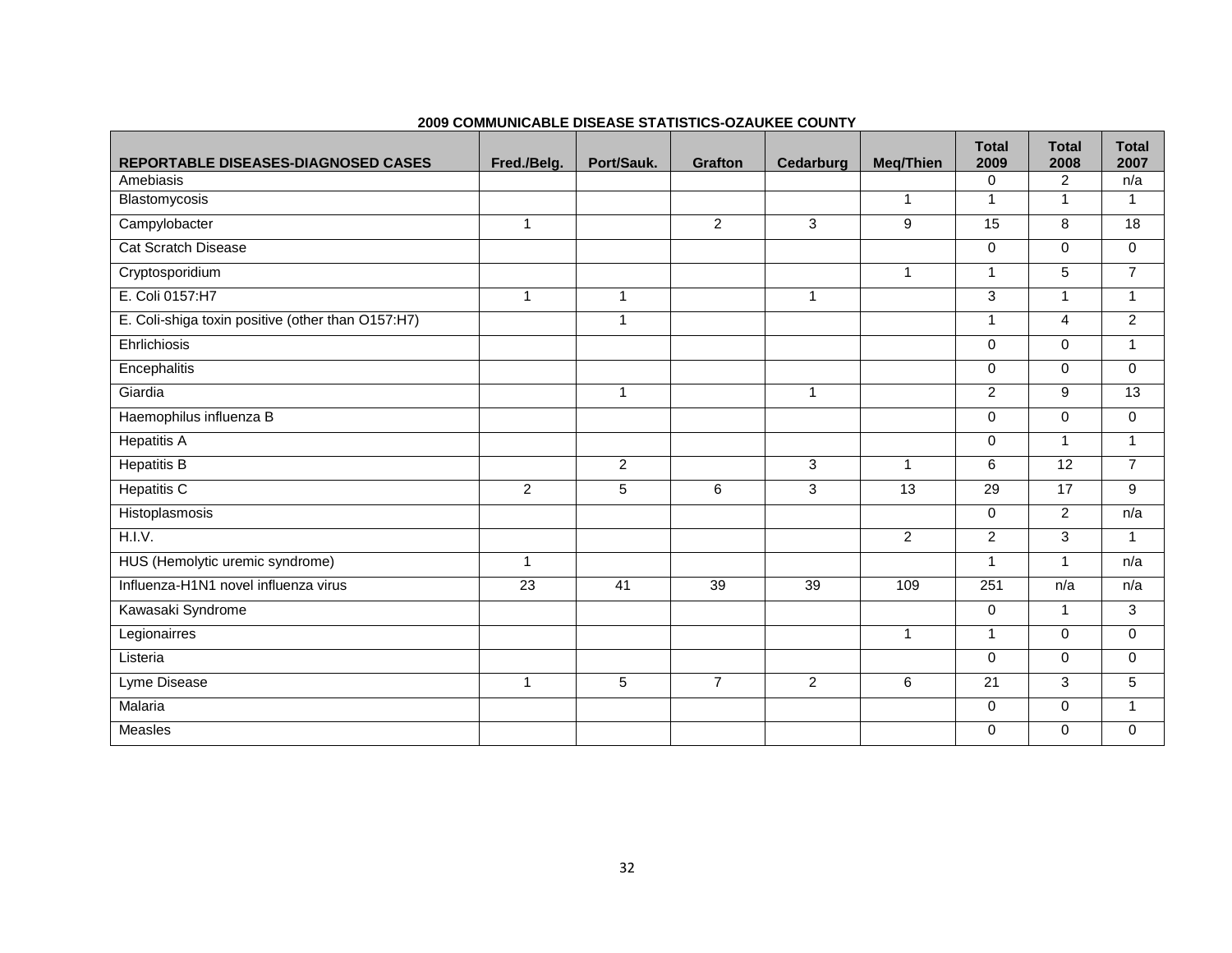| REPORTABLE DISEASES-DIAGNOSED CASES             | Fred./Belg.    | Port/Sauk.     | <b>Grafton</b> | Cedarburg      | <b>Meg/Thien</b> | <b>Total</b><br>2009 | <b>Total</b><br>2008 | <b>Total</b><br>2007 |
|-------------------------------------------------|----------------|----------------|----------------|----------------|------------------|----------------------|----------------------|----------------------|
| Meningitis-bacterial                            |                |                |                |                |                  | $\Omega$             | $\Omega$             | $\Omega$             |
| Meningitis-viral                                |                |                |                |                |                  | $\mathbf 0$          | $\mathbf 0$          | $\mathbf{1}$         |
| Meningococcal disease                           |                |                |                |                |                  | $\mathbf 0$          | $\mathbf 0$          | $\mathbf 0$          |
| Mumps (confirmed/probable/suspect)              |                | 1              |                |                |                  | $\overline{1}$       | $\Omega$             | $\mathbf{1}$         |
| Mycobacterial disease (non-tubercular)          |                | $\overline{2}$ | $\mathbf{1}$   | $\overline{4}$ | 4                | 11                   | $\overline{12}$      | 13                   |
| Norovirus-outbreaks                             |                |                |                |                | $\mathbf{1}$     | $\mathbf{1}$         | $\overline{2}$       | $\overline{7}$       |
| Ova & Parasites (misc.)                         |                |                |                |                |                  | $\Omega$             | $\Omega$             | $\Omega$             |
| Pertussis (confirmed/probable/suspect)          |                | 4              | 1              |                | $\mathbf{3}$     | 8                    | $\overline{2}$       | 22                   |
| Rubella                                         |                |                |                |                |                  | $\mathbf 0$          | $\Omega$             | $\Omega$             |
| Salmonella                                      | $\overline{2}$ | $\overline{2}$ |                | 3              | $\overline{2}$   | 9                    | 16                   | $\overline{24}$      |
| Shigella                                        |                |                | $\mathbf{1}$   |                | $\mathbf{1}$     | $\overline{2}$       | 4                    | $\mathbf{1}$         |
| STD's:<br>Chlamydia                             | 5              | 22             | 8              | $\overline{7}$ | 25               | 67                   | 57                   | 62                   |
| Gonorrhea                                       | $\overline{c}$ | 4              | $\mathbf{1}$   | 5              | 6                | 18                   | $\overline{18}$      | 17                   |
| Syphillis                                       |                |                |                |                | $\overline{4}$   | $\overline{4}$       | $\mathbf 0$          | 4                    |
| Strep A (invasive)                              | $\mathbf{1}$   | $\overline{2}$ |                | $\mathbf{1}$   | $\mathbf{1}$     | 5                    | $\mathbf{1}$         | 4                    |
| Strep B (invasive)                              |                |                |                | 3              | $\overline{2}$   | $\overline{5}$       | $\overline{5}$       | 4                    |
| Strep Pneumo. (invasive)                        | $\mathbf{1}$   | $\overline{2}$ | $\overline{2}$ |                | $\mathbf{1}$     | 6                    | 5                    | 6                    |
| Toxic shock syndrome                            |                |                |                |                |                  | $\Omega$             | $\Omega$             | $\mathbf 0$          |
| Tuberculosis-Active disease (confirmed/suspect) |                |                |                | $\mathbf{1}$   |                  | $\mathbf{1}$         | $\mathbf 0$          | $\mathbf 0$          |
| Tuberculosis-Inactive (old TB-inactive)         |                |                |                |                | 3                | 3                    | $\overline{2}$       | $\Omega$             |
| Tuberculosis-Latent infection (non-contagious)  | $\mathbf{1}$   | $\overline{5}$ | $\mathbf{1}$   | $\mathbf{1}$   |                  | 8                    | 10                   | 3                    |
| Varicella                                       | 3              | $\mathbf{1}$   |                | $\overline{2}$ | $\mathbf{1}$     | $\overline{7}$       | 9                    | n/a                  |
| <b>West Nile Virus</b>                          |                |                |                |                |                  | $\Omega$             | $\Omega$             | $\mathbf 0$          |
| Yersinia                                        |                |                |                |                |                  | $\mathbf 0$          | $\mathbf 0$          | $\mathbf 0$          |
| Sub-total                                       | 44             | 101            | 69             | 79             | 197              | 490                  | 213                  | 239                  |